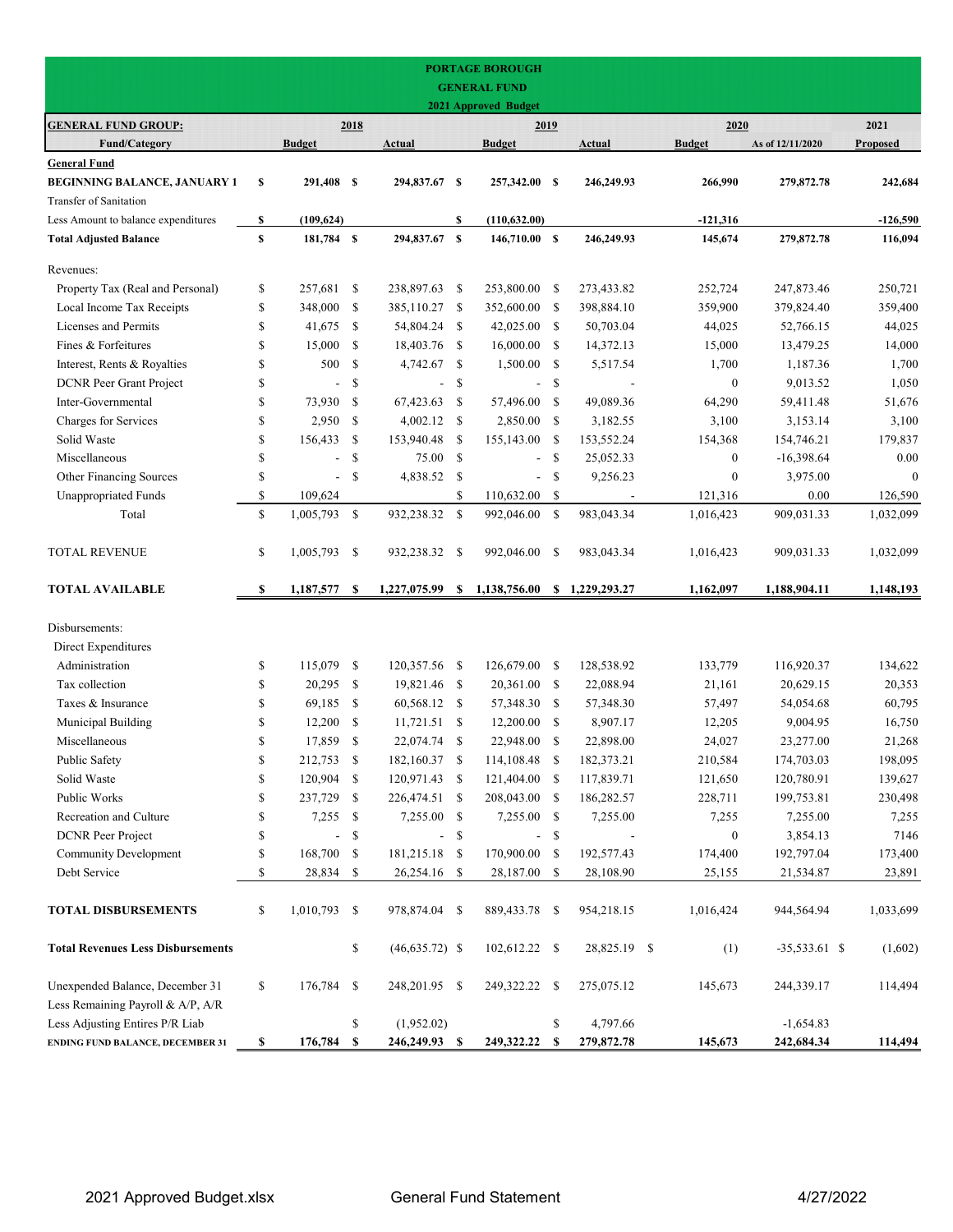# **Portage Borough**

**2021 Budget Detail** 

**Revenues**

|                |                                        |                                 |               | 2018 |              |               |         | 2019          |            |               | 2020    |     |                  | 2021          |
|----------------|----------------------------------------|---------------------------------|---------------|------|--------------|---------------|---------|---------------|------------|---------------|---------|-----|------------------|---------------|
|                | Account                                | <b>Account Description</b>      | Budget        |      | Actual       |               | Budget  |               | Actual     |               | Budget  |     | As of 12/11/2020 | Approved      |
|                | Real Estate & Property                 |                                 |               |      |              |               |         |               |            |               |         |     |                  |               |
| $\mathbf{1}$   | 301.100                                | Real Estate Taxes Current       | \$<br>223,713 | \$   | 208,355.09   | \$            | 220,229 | \$            | 229,568.94 | \$            | 219,298 | \$  | 210,710,29       | \$<br>217,495 |
| 2              | 301.400                                | Real Estate Taxes Delinguent    | \$<br>18,139  | \$   | 16,534.08    | \$            | 17,856  | $\frac{4}{5}$ | 17,429.52  | \$            | 17,781  | \$  | 18,783.70        | \$<br>17,635  |
| 3              | 310.100                                | Real Est Transfer Tax           | \$<br>8,500   | \$   | 7,311.99     | \$            | 8,500   | \$            | 19,103.26  | \$            | 8,500   | \$  | 11,775.33        | \$<br>8,500   |
| 4              | 389.541                                | <b>Fire Tax</b>                 | \$<br>6,779   | \$   | 6,362.20     | \$            | 6,674   | \$            | 6,957.21   | \$            | 6,645   | \$  | 6,385.89         | \$<br>6,591   |
| 5              | 389,542                                | Fire Tax Delinquent             | \$<br>550     | \$   | 334,27       | \$            | 541     | \$            | 374.89     | \$            | 500     | \$  | 218.25           | \$<br>500     |
|                |                                        | Real Estate & Personel Property | \$<br>257,681 |      | \$238,897.63 | \$            | 253,800 | \$            | 273,433.82 | \$            | 252,724 |     | \$247,873.46     | \$<br>250,721 |
|                | Local Income Taxes                     |                                 |               |      |              |               |         |               |            |               |         |     |                  |               |
| 6              | 305,150                                | Local Service Tax (LST)         | \$<br>18,500  | \$   | 21,381.11    | \$            | 18,000  | \$            | 22,091.07  | \$            | 18,500  | \$  | 17,760.47        | \$<br>18,500  |
| $\overline{7}$ | 310,010                                | Per Capita Current              | \$<br>2,000   | \$   | 1,486.60     | \$            | 1,600   | \$            | 1,973.13   | \$            | 3,400   | \$  | 3,787.70         | \$<br>3,400   |
| 8              | 310.021                                | Per Capita Delinguent           |               |      |              |               |         | \$            | 11,00      |               |         |     |                  |               |
| 9              | 310,210                                | Earned Income Tax Current       | \$<br>320,000 | \$   | 353,552.00   | \$            | 325,000 | \$            | 365,097.73 | \$            | 330,000 |     | \$349,808.72     | \$<br>330,000 |
| 10             | 310,220                                | <b>Earned Income Tax Prior</b>  | \$<br>7,500   | \$   | 8,690.56     | \$            | 8,000   | \$            | 9,711,17   | \$            | 8,000   | \$  | 8,467.51         | \$<br>7,500   |
|                |                                        | Local Income Taxes              | 348,000       | \$   | 385,110.27   | \$            | 352,600 | \$            | 398.884.10 | \$            | 359,900 |     | \$379,824.40     | \$<br>359,400 |
|                | icenses and Permits                    |                                 |               |      |              |               |         |               |            |               |         |     |                  |               |
| 11             | 321.600                                | Soliciting Permits              | \$<br>25      | \$   | 50.00        | \$            | 25      | \$            |            | \$            | 25      | \$  | 60.00            | \$<br>25      |
| 12             | 321.700                                | <b>Amusement Tax</b>            | \$<br>1,500   | \$   | 1,975,00     | \$            | 1,500   | \$            | 1,475,00   | \$            | 1,500   | \$  | 2,250.00         | \$<br>1,500   |
| 13             | 321,800                                | Cable TV Franchise              | \$<br>40,000  | \$   | 48,357.24    | $\frac{1}{2}$ | 40,000  | $\frac{4}{5}$ | 47,658.04  | \$            | 42,000  | _\$ | 50,191.15        | \$<br>42,000  |
| 14             | 362.410                                | Sidewalk/Street Permits         | \$<br>150     | \$   | 4,422.00     | \$            | 500     | \$            | 1,570.00   | -\$           | 500     | \$  | 265,00           | \$<br>500     |
|                |                                        | Licenses & Permits              | \$<br>41,675  | \$   | 54,804.24    | \$            | 42,025  | $\frac{1}{2}$ | 50,703.04  | \$            | 44,025  | \$  | 52,766.15        | \$<br>44,025  |
|                | Fines & Forfeits                       |                                 |               |      |              |               |         |               |            |               |         |     |                  |               |
| 15             | 331.110                                | Fines-Local, State & Magistr    | \$<br>15,000  | \$   | 18,403.76    | \$            | 16,000  | \$            | 14,372.13  | €             | 15,000  | \$  | 13,479.25        | \$<br>14,000  |
|                |                                        | Fines & Forfeits                | \$<br>15,000  | \$   | 18,403.76    | \$            | 16,000  | \$            | 14,372.13  | \$            | 15,000  |     | \$13,479.25      | \$<br>14,000  |
|                | <b>Interest, Rents &amp; Royalties</b> |                                 |               |      |              |               |         |               |            |               |         |     |                  |               |
| -16            | 341.000                                | General Fund Int. Farned        | \$<br>500     | \$   | 4,742.67     | \$            | 1,500   | \$            | 5,517,54   | \$            | 1.700   | \$  | 1,187.36         | \$<br>1,700   |
|                |                                        | Interest, Rents & Royalties \$  | 500           | \$   | 4,742.67     | \$            | 1,500   | \$            | 5,517.54   | $\frac{1}{2}$ | 1,700   | \$  | 1,187.36         | \$<br>1,700   |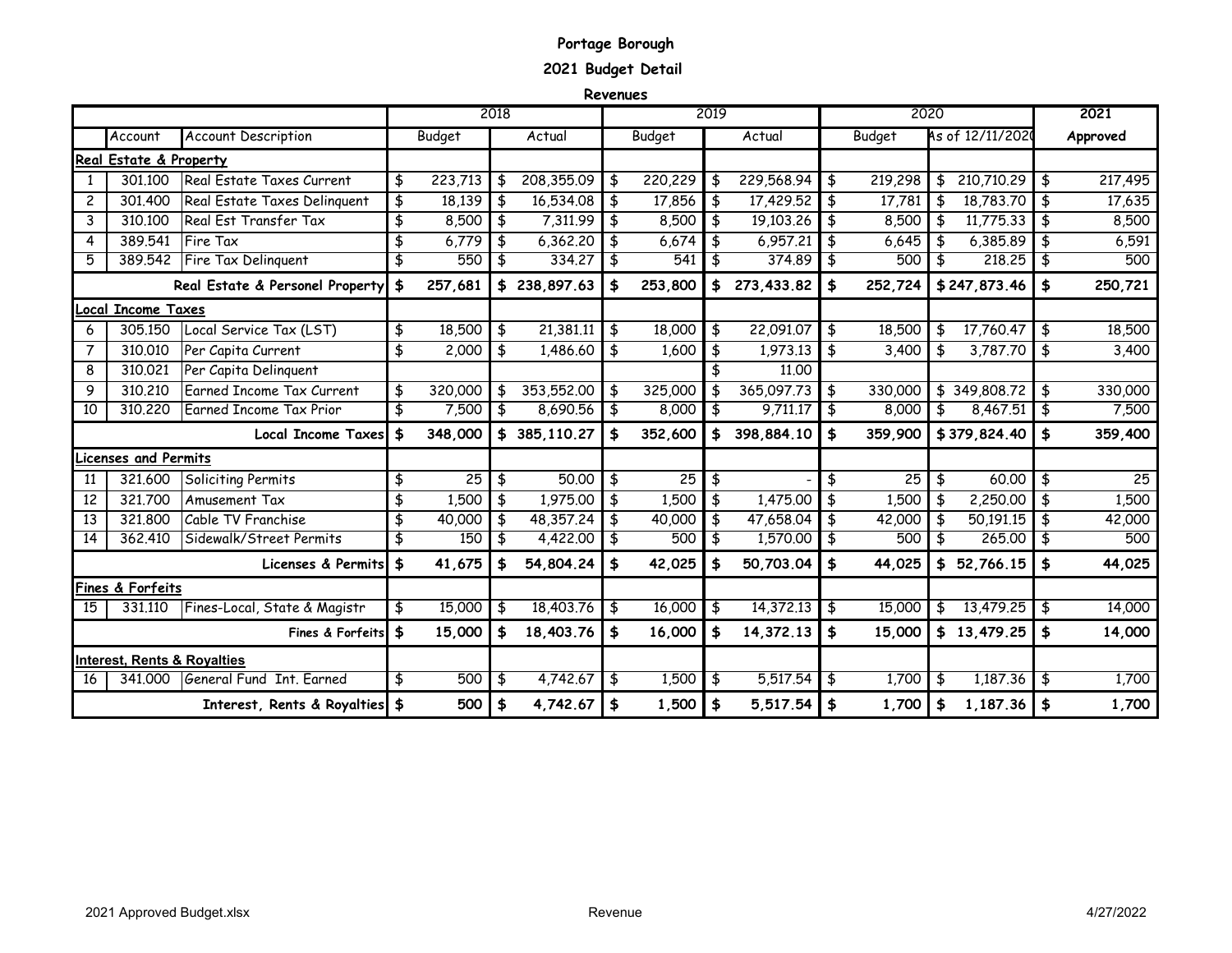# **Portage Borough**

**2021 Budget Detail** 

**Revenues**

|                 |                                |                                   |                                |               | 2018 |              |                                |                    | 2019                           |            |                         | 2020          |                        |      | 2021     |
|-----------------|--------------------------------|-----------------------------------|--------------------------------|---------------|------|--------------|--------------------------------|--------------------|--------------------------------|------------|-------------------------|---------------|------------------------|------|----------|
|                 | Account                        | <b>Account Description</b>        |                                | <b>Budget</b> |      | Actual       |                                | Budget             |                                | Actual     |                         | <b>Budget</b> | As of 12/11/2020       |      | Approved |
|                 |                                | <b>Intergovernmental Revenue</b>  |                                |               |      |              |                                |                    |                                |            |                         |               |                        |      |          |
| 17              | 355,009                        | Marcellus Shale Impact Fee        | \$                             | 30            | \$   | 26.07        | \$                             | 30                 | \$                             |            | \$                      |               | \$                     | \$   |          |
| 18              | 355.010                        | PURTA-Intergov Rev                | $\overline{\boldsymbol{\phi}}$ | 650           | \$   | 627.90       | $\overline{\boldsymbol{\phi}}$ | 650                | \$                             | 573.67     | \$                      | 600           | \$<br>658.17           | \$   | 650      |
| 19              | 355,060                        | State Aid                         | $\overline{\mathbf{t}}$        | 17,159        | \$   | 19,324.74    | \$                             | 22,198             | \$                             | 21,973.50  | \$                      | 23,277        | 18,060.37              | \$   | 20,568   |
| 20              | 355.066                        | Workers Comp Reimb/Muny's         | \$                             | 14,641        | \$   | 13,037.00    |                                | $\frac{1}{13,368}$ | \$                             | 11,788.00  |                         | \$12,063      | 13,217.00              |      | \$10,208 |
| 21              | 355.070                        | <b>Fire Relief Allocation</b>     | \$                             | 11,000        | \$   | 9,524.44     | \$                             | 10,500             | \$                             | 10,444.35  | \$                      | 10,500        | 10,549.20              | \$   | 10,500   |
| 22              | 355.080                        | Liquor Licenses                   | \$                             | 1,150         | \$   | 1,150.00     | \$                             | 1,150              | \$                             | 1,150.00   | \$                      | 1,150         | \$<br>1,100.00         | \$   | 1,150    |
| 23              | 359,000                        | JHA- in Lieu Taxes                | \$                             | 500           | \$   | 1,250.00     | \$                             | 500                | \$                             | 1,909.84   | \$                      | 500           | \$<br>1,250.00         | \$   | 500      |
| 24              | 359,010                        | Police Reimbursements             | \$                             | 7,500         | \$   | 1,183.48     | \$                             | 2,000              | \$                             | 1,250.00   | \$                      | 2,000         | \$<br>376,74           | \$   | 1,000    |
| $\overline{25}$ | 380.003                        | Cty LFT Allocation                | \$                             | 21,300        | \$   | 21,300.00    | \$                             | 7,100              | \$                             |            | \$                      | 14,200        | \$<br>14,200.00        | \$   | 7,100    |
|                 |                                | <b>Intergovernmental Revenue</b>  | $\frac{1}{2}$                  | 73,930        | \$   | 67,423.63    | \$                             | 57,496             | \$                             | 49,089.36  | \$                      | 64,290        | \$<br>59,411.48        | \$   | 51,676   |
|                 | <b>DCNR Peer Project Grant</b> |                                   |                                |               |      |              |                                |                    |                                |            |                         |               |                        |      |          |
| 1               | 353,001                        | <b>DCNR Peer Grant Funding</b>    | \$                             |               | \$   |              | \$                             |                    | \$                             |            | \$                      | 10,000        | \$<br>9,000.00         |      | \$1,000  |
| $\overline{c}$  | 353,003                        | Interest on Checking              | $\overline{\mathbf{t}}$        |               | \$   |              | $\overline{\mathbf{f}}$        |                    | $\overline{\boldsymbol{\phi}}$ |            | \$                      |               | \$<br>13.52            | \$   | 50       |
|                 |                                |                                   |                                |               |      |              |                                |                    |                                |            |                         |               |                        |      |          |
|                 |                                | Total DCNR Peer Grant Project  \$ |                                |               | \$   |              | \$                             |                    | \$                             |            | \$                      | 10,000        | $\frac{1}{2}$ 9,013.52 | 55   | 1,050    |
|                 | <b>Charges for Services</b>    |                                   |                                |               |      |              |                                |                    |                                |            |                         |               |                        |      |          |
| 26              | 361.000                        | General Government Charges        |                                |               | \$   | 9.00         |                                |                    | \$                             | 1.00       | \$                      |               | \$<br>36.25            |      |          |
| 27              | 363,210                        | <b>Meter Collection</b>           | \$                             | 750           | \$   | 1,078.12     | $\frac{1}{2}$                  | 750                | \$                             | 426.55     | \$                      | 1,000         | \$<br>621.89           | \$   | 1,000    |
| 28              | 363,211                        | <b>PW Maint Svcs</b>              |                                |               |      |              |                                |                    |                                |            |                         |               |                        |      |          |
| 29              | 363.212                        | Handicap Parking Maint.           | \$                             | 200           | \$   | 110,00       | \$                             | 100                | \$                             | 90.00      | \$                      | 100           | \$<br>40.00            | \$   | 100      |
| 30              | 363,220                        | Parking Rent                      | \$                             | 2,000         | \$   | 2,805.00     | \$                             | 2,000              | \$                             | 2,595.00   | \$                      | 2,000         | \$<br>2,455.00         | \$   | 2,000    |
| $\overline{31}$ | 363.520                        | <b>Chipping Services</b>          |                                |               |      |              |                                |                    | \$                             | 70,00      |                         |               |                        |      |          |
|                 |                                | <b>Charges for Services</b>       | $\frac{1}{2}$                  | 2,950         | \$   | 4,002.12     | \$                             | 2,850              | \$                             | 3,182.55   | \$                      | 3,100         | \$<br>3,153.14         | \$   | 3,100    |
|                 | Solid Waste Collection         |                                   |                                |               |      |              |                                |                    |                                |            |                         |               |                        |      |          |
| 32              | 364,300                        | Solid Waste Collection            | \$                             | 156,433       | \$   | 153,824.40   | \$                             | 155,143            | \$                             | 153,380.64 | \$                      | 154,368       | \$<br>154,631.81       | \$   | 179,837  |
| 33              | 364.305                        | Prior year/Restitutions           |                                |               | \$   | 116.08       |                                |                    | \$                             | 171,60     |                         |               | 114,40                 |      |          |
|                 |                                | Solid Waste Collection            | \$                             | 156,433       |      | \$153,940.48 | \$                             | 155,143            | \$                             | 153,552.24 | \$                      | 154,368       | \$154,746.21           | - \$ | 179,837  |
|                 | <b>Miscellaneous Revenue</b>   |                                   |                                |               |      |              |                                |                    |                                |            |                         |               |                        |      |          |
| 34              | 383.001                        | Misc Revenue & Refunds            |                                |               | \$   | 75.00        |                                |                    | \$                             | 2,295.99   |                         |               | \$<br>6,357.70         |      |          |
| 35              | 383.003                        | <b>Fire Escrow Account</b>        |                                |               |      |              |                                |                    | \$                             | 22,756.34  |                         |               | \$<br>(22,756.34)      |      |          |
| 36              | 300.000                        | Carry over/unexpended             | S                              | 114,624       |      |              | S                              | 110,632            |                                |            | $\overline{\mathbf{s}}$ | 121,316       |                        |      | 126,590  |
|                 |                                | Miscellaneous Revenue             | \$                             | 114,624       | \$   | 75.00        | \$                             | 110,632            | \$                             | 25,052.33  | \$                      | 121,316       | \$(16, 398.64)         | \$   | 126,590  |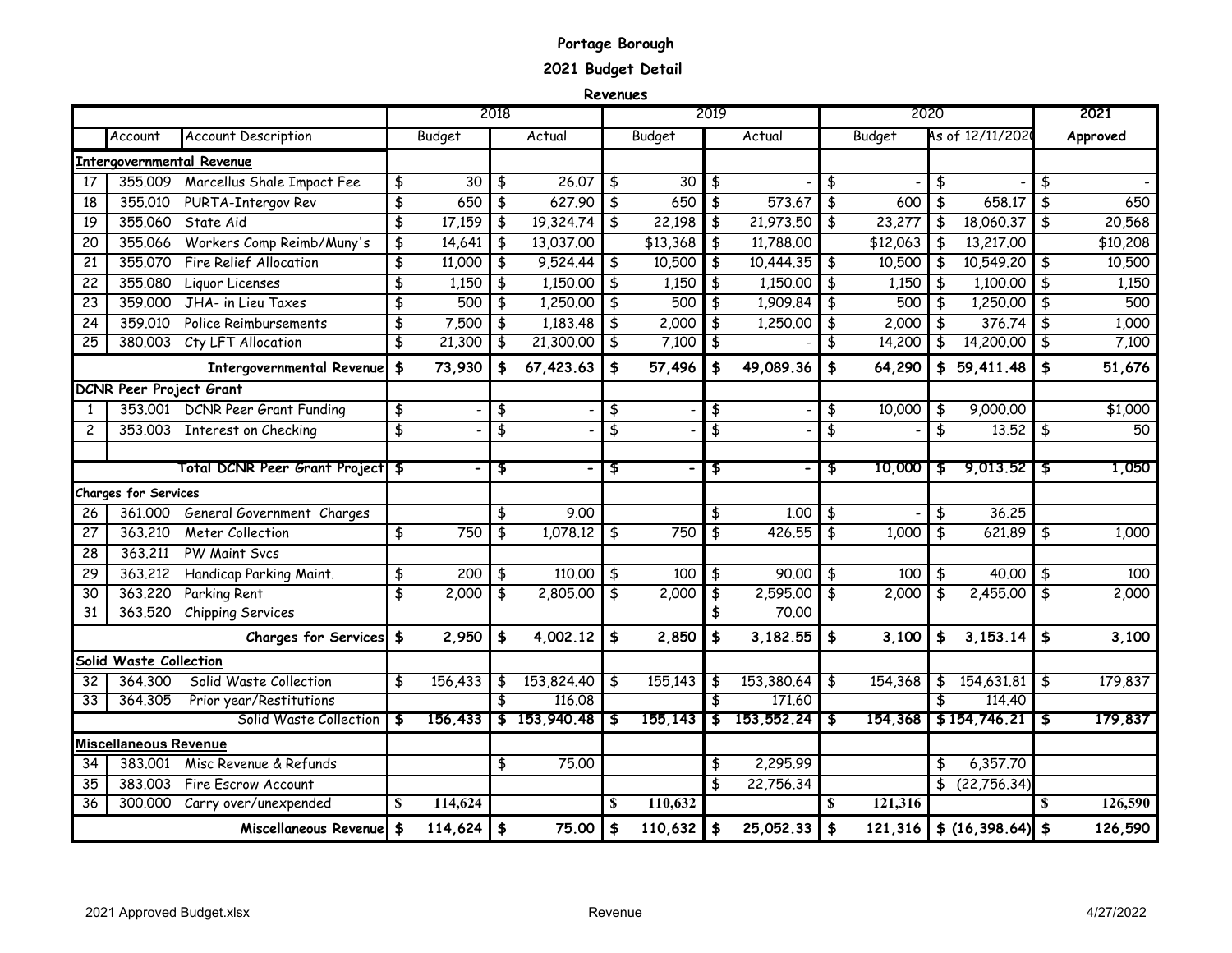## **Portage Borough 2021 Budget Detail**

**Revenues**

|    |                      |                            |             | 2018             |                                | 2019             | 2020   |                             | 2021      |
|----|----------------------|----------------------------|-------------|------------------|--------------------------------|------------------|--------|-----------------------------|-----------|
|    | Account              | <b>Account Description</b> | Budget      | Actual           | Budget                         | Actual           | Budget | As of 12/11/2020            | Approved  |
|    | <b>Other Sources</b> |                            |             |                  |                                |                  |        |                             |           |
|    | 37 387.000           | Contributions-Donations    |             |                  |                                | 250.00<br>\$     |        | 2,000.00<br>\$              |           |
|    | 38 383,100           | Construction Assessment    |             |                  |                                |                  |        | 800.00                      |           |
| 39 | 395,000              | Refund Prior Yr Expen      |             | 4,838.52         |                                | 9,006.23<br>\$   |        | 675.00                      |           |
| 40 | 393.000              | Proceeds of Long term debt |             |                  |                                |                  |        |                             |           |
| 41 | 391.100              | Sale of Fixed Assets       |             |                  |                                |                  |        | 500.00                      |           |
|    |                      |                            |             |                  |                                |                  |        |                             |           |
|    |                      | Other Sources \$           |             | 4,838.52         | \$<br>$\overline{\phantom{0}}$ | \$<br>9,256.23   | \$     | $3,975.00$ \$<br>£5         |           |
|    |                      |                            |             |                  |                                |                  |        |                             |           |
|    |                      | <b>Total Revenue</b>       | \$1,010,793 | 932,238.32<br>\$ | \$<br>992,046                  | 983,043.34<br>\$ | \$     | $1,016,423$ \$909,031.33 \$ | 1,031,049 |

#### **2021 Fiscal Impact**

1 Real Estate Millage remains the same in 2021 at 16.5 mills. The assessed valuation has decreased in 2021 from \$237,079.10 to \$235129.95 or (-1,949.15). Value of a Value of a mill is \$14,250.30.

2 Earned Income Tax remains the same at 1.5% for borough residents. Local Service Tax remains the same at \$52.00/year.

3 Per Capita is estimated to increase due to auditing the Per Capita in 2019 (747 residents were added to the list.

4 Decrease in Act 13 Impact fees due to Supreme Court decision on stripper wells.

5 Increase in Cable Franchise Fee due to 2016 Comcast Cable Negotiations and new 10 year agreement (2026).

6 County Aid to be reduced back to estimated annual amount of \$7,100.00.

7 Meter collection increased due to meter replacement program and certifications.

8 Fire Tax Delinquent revenue account from delinquent taxes (Cambria County).

9 State Aid calculation based on 2017 Actuarial and estimated payroll from 2020 estimate plus projected till year end

10 Decrease in Police Reimbursements for Cambria County Drug-DUI Task Force. This is a reimbursement of payroll.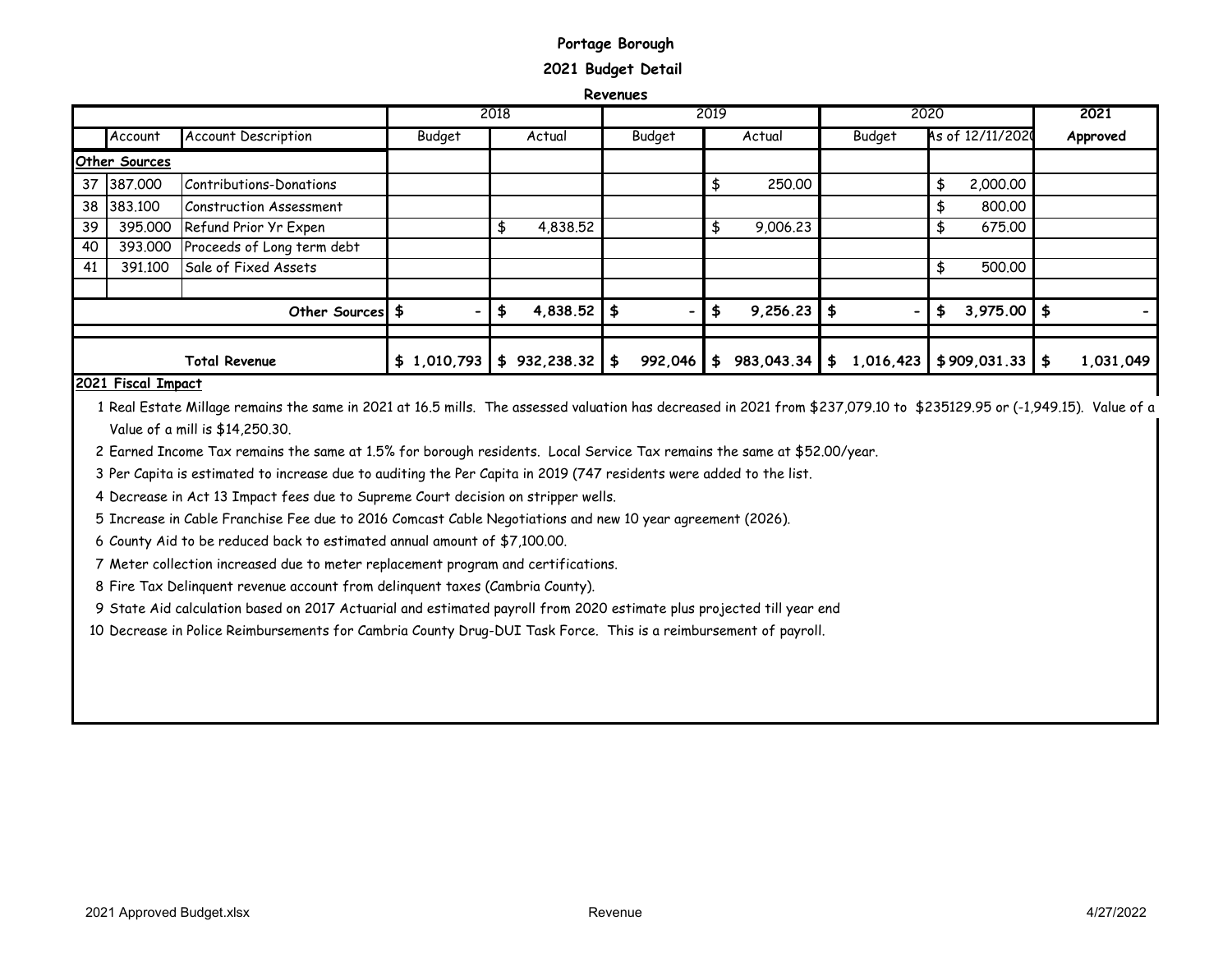#### **Portage Borough 2021 Budget Detail Expenses-General Government**

|                 |         |                                        |              | 2018 |           |               |        | 2019          |             |               |        | 2020 |                  | 2021         |
|-----------------|---------|----------------------------------------|--------------|------|-----------|---------------|--------|---------------|-------------|---------------|--------|------|------------------|--------------|
|                 | Account | <b>Account Description</b>             | Budget       |      | Actual    |               | Budget |               | Actual      |               | Budget |      | As of 12/11/2020 | Approved     |
| Personnel       |         |                                        |              |      |           |               |        |               |             |               |        |      |                  |              |
|                 | 400.113 | Council Salary                         | \$<br>6,289  | \$   | 6,288.66  | $\frac{4}{5}$ | 7,862  | \$            | 6,885.03    | \$            | 7,862  | \$   | 5,322,47         | \$<br>7,862  |
| $\overline{c}$  | 400.121 | Managers Salary                        | \$<br>19,635 | \$   | 19,625.33 | \$            | 20,135 | \$            | 20,134.92   | \$            | 20,635 | \$   | 19,841.25        | \$<br>21,135 |
| 3               | 402.130 | Administrative Ass't Salary            | \$<br>33,821 | \$   | 34,519.06 | $\frac{1}{2}$ | 35,942 | $\frac{4}{3}$ | 36,256.32   | \$            | 37,378 | \$   | 36,142.60        | \$<br>40,498 |
| 4               | 402.156 | UPMC (Hosp, AD&D Life)                 | \$<br>10,881 | \$   | 11,742.05 | $\frac{4}{3}$ | 10,525 | $\frac{1}{2}$ | 9,663.54    | $\frac{4}{5}$ | 12,834 | \$   | 12,833.51        | \$<br>11,073 |
| 5               | 402,161 | Fica-Employers Share                   | \$<br>4,590  | \$   | 4,511.33  | \$            | 4,839  | \$            | 4,774.92    | \$            | 4,965  | \$   | 4,610.09         | \$<br>5,094  |
| 6               | 402.162 | PSAB/Unemployment Comp                 | \$<br>570    | \$   | 570,00    | \$            | 570    | $\frac{1}{2}$ | 570,00      | \$            | 570    | \$   | 570,00           | \$<br>570    |
| $\overline{7}$  | 402,163 | Medicare Employers Share               | \$<br>1,073  | \$   | 1,055.07  | $\frac{4}{5}$ | 1,131  | $\frac{1}{2}$ | 1,116.72    | $\frac{4}{5}$ | 1,161  | \$   | 1,078.18         | \$<br>1,191  |
| 8               | 402,182 | Longevity                              | \$<br>250    | \$   | 250.00    | \$            | 250    | $\frac{1}{2}$ | 250,00      | \$            | 350    | \$   | 350,00           | \$<br>500    |
| 9               | 402,183 | Overtime                               | \$<br>2,400  | \$   | 1,670.76  | $\frac{1}{2}$ | 2,400  | $\frac{4}{3}$ | 1,814,40    | \$            | 2,400  | \$   | 1,954.60         | \$<br>2,400  |
| 10              | 402.191 | Uniforms                               | \$<br>300    | \$   | 300,00    | \$            | 300    | \$            | 300.00      | \$            | 300    | \$   | 300.00           | \$<br>300    |
|                 |         | <b>Total Personnel</b>                 | \$<br>79,809 | \$   | 80,532.26 | \$            | 83,954 |               | \$81,765.85 | \$            | 88,455 | \$   | 83,002.70        | \$<br>90,622 |
|                 |         | <b>General Government Expenditures</b> |              |      |           |               |        |               |             |               |        |      |                  |              |
| 11              | 400.115 | Auditing                               | \$<br>5,000  | \$   | 5,000.00  | $\frac{4}{5}$ | 5,500  | \$            | 6,458.66    | \$            | 5,500  | \$   | 5,500.00         | \$<br>5,500  |
| 12              | 400.158 | Council Life Insurance                 | \$<br>650    | \$   | 518,00    | \$            | 650    | \$            | 550.65      | \$            | 650    | \$   | 455.68           | \$<br>650    |
| 13              | 400.321 | Telephone                              | \$<br>900    | \$   | 987,84    | $\frac{1}{2}$ | 1,000  | $\frac{4}{5}$ | 972.23      | $\frac{4}{5}$ | 1,000  | \$   | 1,006.31         | \$<br>1,000  |
| 14              | 400.325 | Postage                                | \$<br>550    | \$   | 398.07    | \$            | 500    | \$            | 533.05      | \$            | 500    | \$   | 343.60           | \$<br>500    |
| 15              | 400.341 | Advertising                            | \$<br>2,000  | \$   | 1,232.54  | \$            | 2,000  | \$            | 1,044.15    | \$            | 2,000  | \$   | 3,887.00         | \$<br>2,500  |
| 16              | 400.420 | Dues, Subscription & Member.           | \$<br>1,900  | \$   | 1,160.67  | $\frac{4}{5}$ | 1,900  | \$            | 1,142.33    | $\frac{4}{5}$ | 1,900  | \$   | 1,301.37         | \$<br>1,900  |
| 17              | 400.460 | <b>Mayors Convention</b>               | \$<br>400    |      |           | \$            | 400    |               |             | \$            | 400    |      |                  | 400          |
| 18              | 400.490 | <b>Bank Fees</b>                       | \$<br>400    | \$   | 674.45    | $\frac{4}{5}$ | 525    | \$            | 420.47      | $\frac{4}{3}$ | 525    | \$   | 558.95           | \$<br>500    |
| 19              | 400.540 | Donations                              | \$<br>3,400  | \$   | 3,000.00  | $\frac{1}{2}$ | 3,600  | $\frac{4}{3}$ | 10,500.00   | $\frac{4}{5}$ | 3,600  | \$   | 2,300.00         | \$<br>3,600  |
| 20              | 401.112 | Mayor's Dues & Exp                     | \$<br>500    | \$   | 60.00     | $\frac{1}{2}$ | 500    | \$            | 60.00       | $\frac{4}{3}$ | 500    | \$   | 60.00            | \$<br>500    |
| 21              | 402.193 | Education/Training                     | \$<br>200    | \$   | 45.00     | $\frac{1}{2}$ | 200    |               |             | \$            | 200    | \$   |                  | \$<br>200    |
| 22              | 402.210 | Office Supplies/Furniture              | \$<br>1,400  | \$   | 1,516.78  | $\frac{1}{2}$ | 5,400  | \$            | 4,118.66    | \$            | 4,000  | \$   | 3,205.76         | \$<br>2,000  |
| 23              | 402.260 | Computer Expense                       | \$<br>1,500  | \$   | 1,356.00  | \$            | 2,000  | \$            | 1,374.29    | \$            | 2,000  | \$   | 1,142.48         | \$<br>4,000  |
| $\overline{24}$ | 402.310 | <b>Professional Services</b>           | \$<br>600    | \$   | 578.00    | $\frac{4}{5}$ | 600    | $\frac{4}{5}$ | 633.16      | \$            | 600    | \$   | 468.25           | 800          |
| 25              | 402.350 | Secretary Bond                         | \$<br>350    |      |           | \$            | 350    | $\frac{4}{5}$ | 656.00      | $\frac{4}{3}$ | 350    | \$   |                  | \$<br>350    |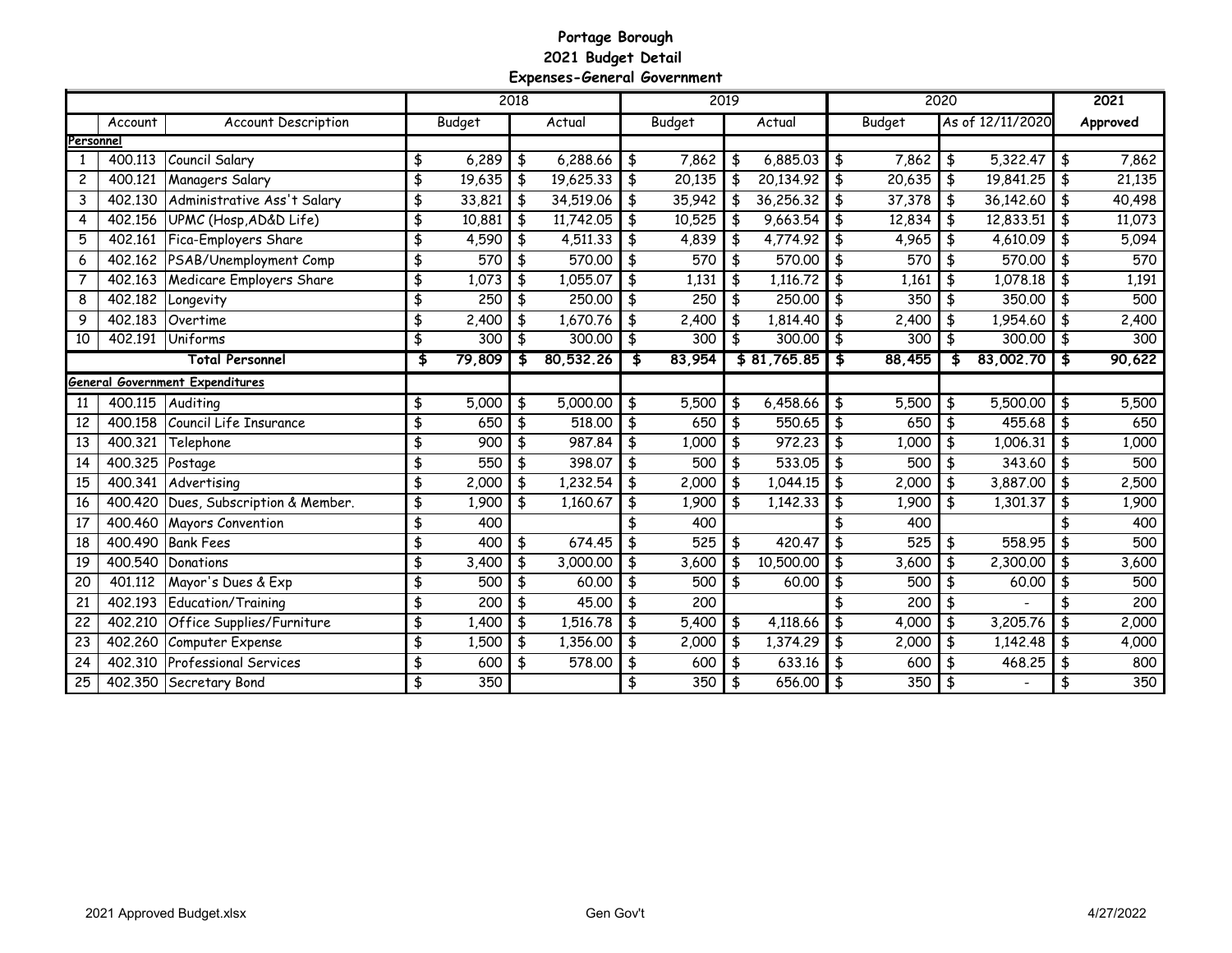#### **Portage Borough 2021 Budget Detail Expenses-General Government**

|    |                           |                                    |    |         | 2018 |              |                           |          | 2019          |              |               |               | 2020 |                  |    | 2021     |
|----|---------------------------|------------------------------------|----|---------|------|--------------|---------------------------|----------|---------------|--------------|---------------|---------------|------|------------------|----|----------|
|    | Account                   | <b>Account Description</b>         |    | Budget  |      | Actual       |                           | Budget   |               | Actual       |               | <b>Budget</b> |      | As of 12/11/2020 |    | Approved |
| 26 | 402,374                   | Maintenance Services               | \$ | 520     | \$   | 586.55       | $\vert \frac{4}{5} \vert$ | 600      | $\frac{1}{2}$ | $(35.79)$ \$ |               | 600           | \$   | 295.13           | \$ | 600      |
| 27 | 404.314                   | Solicitor                          | \$ | 9,000   | \$   | 13,051.63    | \$                        | 10,000   | \$            | 15,619.77    | \$            | 13,000        | \$   | 10,722.50        | \$ | 13,000   |
| 28 | 406,000                   | Miscellaneous                      | \$ | 2,000   | \$   | 1,585.83     | \$                        | 2,000    | $\frac{4}{3}$ | 556.93       | -\$           | 2,000         | \$   | 1,116.64         |    | 2,000    |
| 29 | 408.310                   | Engineer                           | \$ | 4,000   | \$   | 8,073.94     | \$                        | 5,000    | \$            | 2,170.00     | \$            | 6,000         | \$   | 1,554.00         |    | 4,000    |
|    |                           | <b>Administration/General Gymt</b> | \$ | 35,270  | S    | 39,825.30    |                           | 42,725   |               | \$46,774.56  |               | 45,325        | S    | 33,917.67        | S  | 44,000   |
|    |                           | Personnel & Administration         | 5  | 115,079 |      | \$120,357.56 | ъ                         | 126,679  |               | \$128,540.41 | ъ             | 133,780       |      | $5$ 116,920.37   | \$ | 134,622  |
|    | Tax Collector             |                                    |    |         |      |              |                           |          |               |              |               |               |      |                  |    |          |
| 30 | 403.114                   | Real Estate Tax Collector Comm     | \$ | 11,631  | \$   | 10,736.40    | \$                        | 11,457   | \$            | 27,454.10    | \$            | 11,454        | \$   | 11,044.20        | \$ | 11,362   |
| 31 | 403.116                   | <b>IEIT Commission &amp; Fees</b>  | \$ | 5,904   | \$   | 6,377.78     | \$                        | 5,863    | $\sqrt{2}$    | 6,311.58     | \$            | 5,945         | \$   | 6,157.59         | \$ | 5,945    |
| 32 | 403,117                   | <b>LST Commission &amp; Fees</b>   | \$ | 616     | \$   | 382,44       | \$                        | 605.00   | -\$           | 378,61       | \$            | 616.25        | \$   | 420.91           | \$ | 616.25   |
| 33 | 403.118                   | Realty Transfer Commission         | \$ | 170     | \$   | 146.25       | \$                        | 170,00   | $\frac{4}{3}$ | 208.75       | \$            | 180.00        |      | 228.37           | \$ | 180.00   |
| 34 | 403.119                   | Delinguent Real Estate Comm        | \$ | 907     | \$   | 826.85       | $\frac{4}{5}$             | 900.00   | $\frac{4}{5}$ | 760.01       | $\frac{1}{2}$ | 900.00        | \$   | 892.86           |    | 900.00   |
| 35 | 403.120                   | Deling Fire Tax Comm               | \$ | 27      | \$   | 16.74        | $\frac{4}{5}$             | 27.00    | $\frac{4}{5}$ | 15.91        | $\frac{1}{2}$ | 25.00         | \$   | 10.20            | \$ | 25.00    |
| 36 | 403.210                   | Tax Collector Supplies             | \$ | 1,000   | \$   | 1,322.00     | \$                        | 1,300.00 | -\$           | 1,773.39     | \$            | 2,000.00      | \$   | 1,862.02         | \$ | 1,300.00 |
| 37 | 403.350                   | <b>Tax Collector Bond</b>          | \$ | 40      | \$   | 13.00        | $\frac{4}{5}$             | 40.00    | $\frac{4}{3}$ | 13.00        | \$            | 40.00         | \$   | 13.00            | \$ | 25.00    |
|    |                           | <b>Total Tax Collector</b>         | \$ | 20,295  | \$   | 19,821.46    | \$                        | 20,362   |               | \$36,915.35  | \$            | 21,160        | \$   | 20,629.15        | \$ | 20,353   |
|    | <b>Municipal Building</b> |                                    |    |         |      |              |                           |          |               |              |               |               |      |                  |    |          |
| 38 | 409.140                   | <b>MB Def Comp Janitorial</b>      | \$ | 1,500   | \$   | 500.00       | \$                        | 1,500    | $\frac{1}{2}$ | 2,250.00     | \$            | 1,500         | \$   | 1,500.00         | \$ | 1,500    |
| 39 | 409.230                   | <b>MB Cleaning Supplies</b>        | \$ | 900     | \$   | 902.63       | \$                        | 900      | \$            | 942,85       | \$            | 905           | \$   | 737.46           |    | 950      |
| 40 | 409.361                   | <b>MB</b> Electric Bill            | \$ | 3,500   | \$   | 3,273.23     | $\frac{4}{3}$             | 3,500    | \$            | 2,147.32     | \$            | 3,500         | \$   | 1,841.07         | \$ | 3,500    |
| 41 | 409.362                   | MB Gas Bill                        | \$ | 2,500   | \$   | 2,279.84     | $\frac{4}{3}$             | 2,500    | $\frac{1}{2}$ | 2,408.27     | $\frac{1}{2}$ | 2,500         | \$   | 2,350.38         | \$ | 2,500    |
| 42 | 409.364                   | MB Water, Sewer Bill               | \$ | 300     | \$   | 310.68       | $\frac{4}{3}$             | 300      | $\frac{1}{2}$ | 313.81       | \$            | 300           | \$   | 306.79           | \$ | 300      |
| 43 | 409.374                   | Boro Roof project                  |    |         |      |              |                           |          | \$            | 36.75        |               |               |      | 684.20           |    |          |
| 44 | 409.373                   | <b>MB</b> Maintenance              | \$ | 3,500   | \$   | 4,455.13     | $\frac{4}{3}$             | 3,500    | \$            | 1,154.42     | \$            | 3,500         | \$   | 1,585.05         | \$ | 8,000    |
|    |                           | <b>Total Municipal Building</b>    | \$ | 12,200  | \$   | 11,721.51    | \$                        | 12,200   |               | 9,253.42     | \$            | 12,205        | \$   | 9,004.95         | \$ | 16,750   |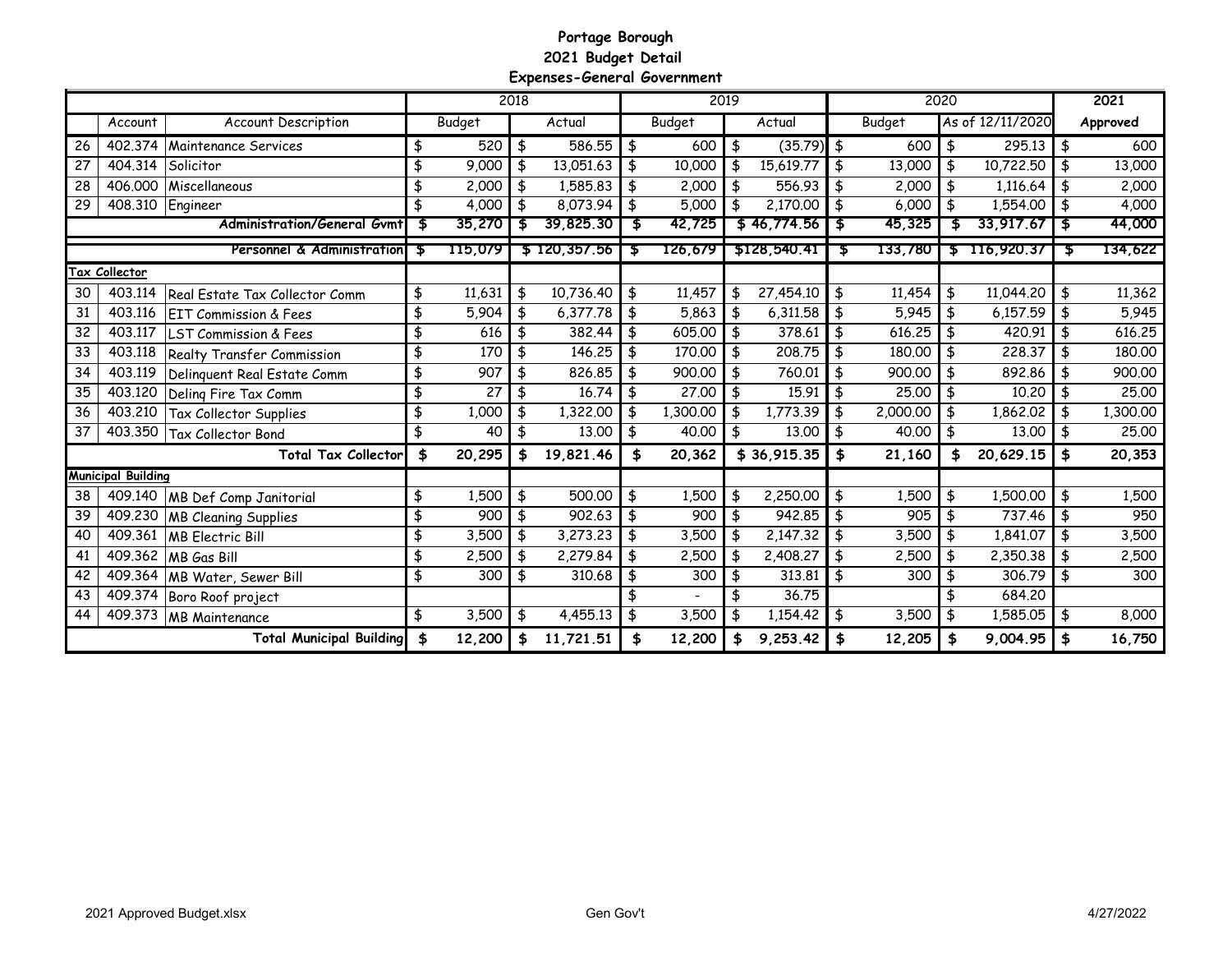#### **Portage Borough 2021 Budget Detail Expenses-General Government**

|    |                     |                                         |    |         | 2018 |              |         | 2019 |              |         | 2020 |                  | 2021     |
|----|---------------------|-----------------------------------------|----|---------|------|--------------|---------|------|--------------|---------|------|------------------|----------|
|    | Account             | <b>Account Description</b>              |    | Budget  |      | Actual       | Budget  |      | Actual       | Budget  |      | As of 12/11/2020 | Approved |
|    | Miscellaneous       |                                         |    |         |      |              |         |      |              |         |      |                  |          |
| 45 | 482,400             | Judgments & Loses                       |    |         |      | 2,000.00     |         |      |              |         |      |                  |          |
| 46 | 686,000 Bonus       |                                         |    | 700     |      | 750.00       | 750     |      | 700.00       | 750     |      |                  | 700      |
| 47 | 490.160             | <b>MMO Pension Oblig</b>                |    | 17.159  |      | 19.324.74    | 22,198  |      | 22.198.00    | 23,277  |      | 23,277           | 20,568   |
|    |                     | <b>Total Miscellaneous</b>              |    | 17,859  | ъ    | 22.074.74    | 22,948  |      | \$22,898,00  | 24,027  |      | 23,277           | 21,268   |
|    | Taxes and Insurance |                                         |    |         |      |              |         |      |              |         |      |                  |          |
| 48 |                     | 484.350 Workers CompInsurance-Boro Only | \$ | 14,024  |      | 10,510.50    | 12,226  |      | 10,245.20    | 9,611   |      | 8.536.90         | 9,686    |
| 49 | 484.351             | Workers CompInsurance-Fire Only         |    | 24,563  | Эħ.  | 23,433,00    | 22.662  |      | 8,958.00     | 20,467  |      | 21.293.00        | 23,049   |
| 50 | 49,000              | Unemployment Compensation/Taxes         |    | 800     |      | 521.26       | 850     |      | 523.30       | 524     |      | 550.94           | 524      |
| 51 |                     | 486,350 Property & Liability Insurance  |    | 29,797  |      | 26,103,36    | 29,691  |      | 27,974,80    | 26,895  |      | 23,673,84        | 27,536   |
|    |                     | Total Taxes & Insurance                 |    | 69,185  |      | 60,568.12    | 65,429  |      | \$47,701.30  | 57,497  |      | 54,054.68        | 60,795   |
|    |                     | <b>Total General Government</b>         | S  | 234,618 |      | \$234,543.39 | 247,618 |      | \$245,308.48 | 248,669 | S    | 223,886.15       | 253,787  |

**2021 Fiscal Impact**

There will be 26 pay periods in 2021

Council remains the same at \$48.83 per meeting. Per the Charter, Council salaries can be increased every 4 years. Last increase in 2019

Borough Manager received a \$500.00/yer increase

Secretary received a 2% grade increase per the 2021 compensation plan and longevity increased from \$350 to \$500.00 for over 20 years of services.

Employer Unemployment Compensation remained the same for 2021 at 2.85%. The Base taxable wages remained the same at \$10,000.00 for 2021

Unemployment Compensation (PA UC Fund) allocated separately in 2021 for the solvency fee. Based on est 2020 gross payroll of \$294,684 at rate of .0024

Hospitalization from \$1,053.46/mo to \$906.72/mo. Decrease of \$146.74/mo or \$1,760.88/year

Council approved a 3 year audit engagement letter with Kotzan CPA & Associates on 11/4/19. Year ending 20-\$5,500; 2021-\$5,800.00; 2022-\$5,850.00

Office Supplies decreased in 2021 from 2020 from new office furniture

Computer expenses increased for 2021 for the purchase of a new desktop with software that is outdated. (Approximately \$2,000 for a Dell).

EIT Commission to Berkheimer remains the same in 2021 at a rate of 1.65% of collected earned income tax. (Estimated at EIT Revenue) plus postage and fees of \$500.00

The LST Commission to Berkheimer remains the same in 2021 at a rate of 2.25% of local service tax collected plus postage and fees of \$200.00

Workers Compensation for Fire Department only is with the State Workers Insurance Fund for 2021/2022 estimated at \$23,049 (Based on 5% increase)

The Workers Comp is then billed by population to Cassandra Borough and Portage Township as a revenue for the reimbursement

Workers Compensation for the Borough only with EMC Insurance for 2021/2022 estimated at \$9,687 (based on 5% of 2020/2021)

Commercial Liability/Property Insurance with EMC Insurance for 2021/2022 is estimated at \$27,536 (based on 5% increase from 2020/2021)

Donations Include: Portage Planning Comm-\$500.00; Woman's Club \$500.00; Summerfest-\$500.00; Winterfest-\$500.00; Bethany Church-\$100.00

Portage Library-\$1,000.00; Portage Senior Center-\$100.00. Food Pantry-200.00, plus \$200.00 for future donation requests in 2021

Real Estate Tax Collection based on amount collected at 5% commission of an estimated \$229,088.56, see payroll projections

The Electric is supplied through AEP for 48 months at .04224/kw from 1/29/2020 through 1/29/2024.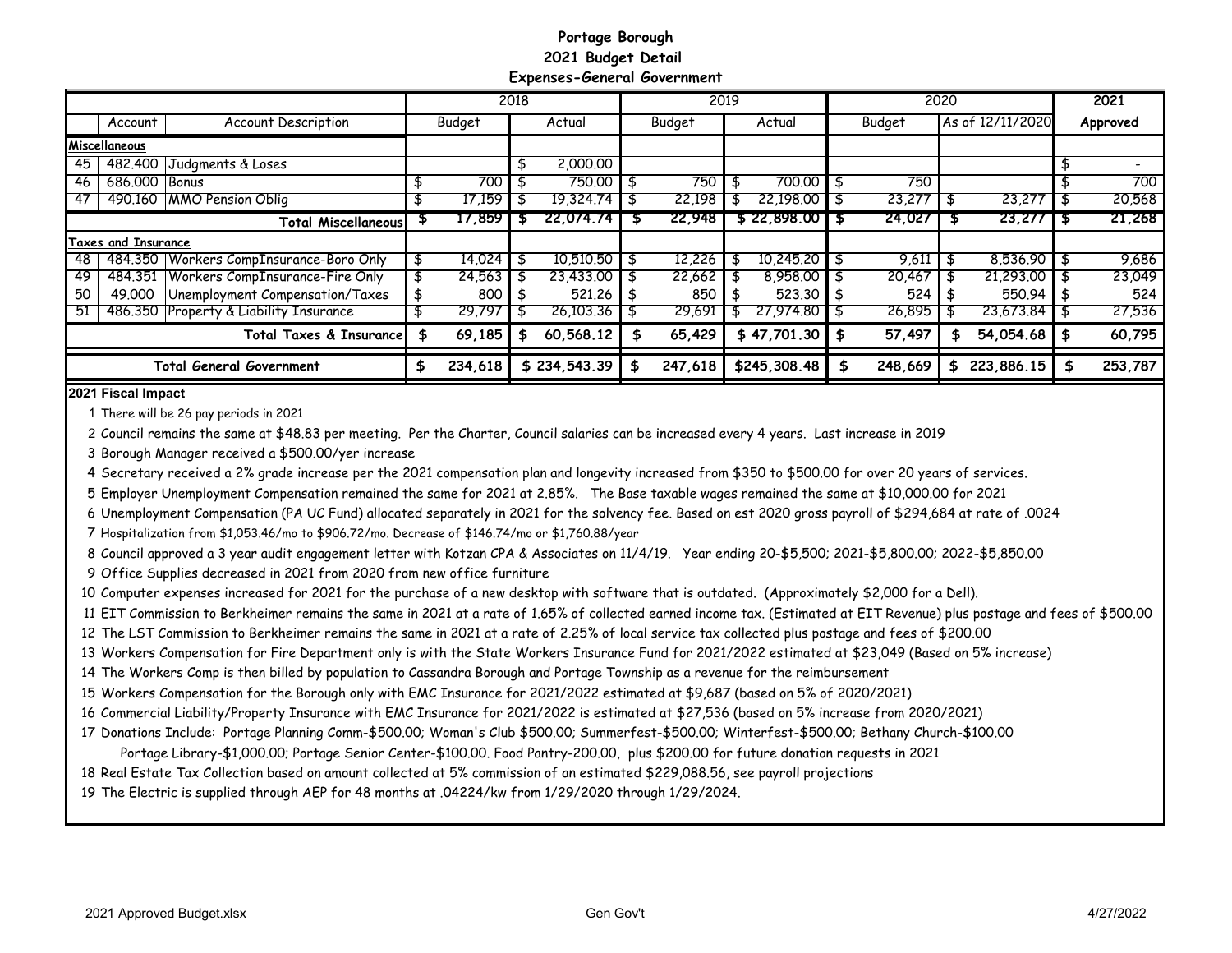#### **Portage Borough 2021 Budget Detail Expenses-Public Safety**

|                 |                            |                                       |                      |                  | 2018 |            |                                      | 2019             |                 |               | 2020                    |                  |               | 2021     |
|-----------------|----------------------------|---------------------------------------|----------------------|------------------|------|------------|--------------------------------------|------------------|-----------------|---------------|-------------------------|------------------|---------------|----------|
|                 | Account                    | <b>Account Description</b>            |                      | Budget           |      | Actual     |                                      | Budget           | Actual          | Budget        |                         | As of 12/11/2020 |               | Approved |
| Personnel       |                            |                                       |                      |                  |      |            |                                      |                  |                 |               |                         |                  |               |          |
| 1               | 410.122                    | Chief Salary                          | \$                   | 50,336           | \$   | 50,317.20  | \$                                   | 53,394           | \$<br>53,939.31 | \$<br>55,536  | \$                      | 53,646.25        | \$            | 47,008   |
| $\mathbf{2}$    | 410.140                    | Full time Patrol Officer              | \$                   | 36,254           | \$   | 36,449.97  | \$                                   | 38,459           | 45,098.69       | \$<br>37,315  | \$                      | 35,141.70        | \$            | 38,834   |
| 3               | 410.141                    | Part time Officers                    | \$                   | 51,316           | \$   | 34,648.92  | \$                                   | 47,343           | \$<br>25,640.19 | \$<br>48,316  | \$                      | 27,453.46        | \$            | 40,479   |
| 4               | 410.144                    | Officer in charge                     |                      |                  |      |            |                                      |                  |                 | \$            | \$                      | 2,833.48         | $\frac{4}{5}$ |          |
| 4               | 410.156                    | UPMC (Hosp, AD&D Life)                | \$                   | 5,939            | \$   | 6,348.81   | \$                                   | 5,607            | \$<br>2,623.27  | \$<br>696     | \$                      | 684.00           | \$            | 696      |
| 5               | 410.157                    | Opt-out Cafeteria Plan                | \$                   | 3,900            | \$   | 3,900.00   | \$                                   | 3,900            | \$<br>4,875.00  | \$<br>7,800   | \$                      | 6,825.00         | \$            | 7,800    |
| 6               | 410.158                    | Life Insurance PT Officers            | \$                   | 1,100            | \$   | 1,192.75   | \$                                   | 1,100            | \$<br>197,00    | \$<br>1,100   | \$                      |                  | \$            | 1,100    |
| $\overline{7}$  | 410.161                    | Fica Employer Contribution            | $\overline{\ast}$    | 8,901            | \$   | 7,920.17   | \$                                   | 9,030            | \$<br>8,567.43  | \$<br>9,372   | $\frac{4}{5}$           | 8,063.65         | \$            | 7,137    |
| 8               | 410.162                    | PSAB/Unemployment Comp                | \$                   | 1,710            | \$   | 1,396.06   | \$                                   | 1,995            | \$<br>1,382.00  | \$<br>1,995   | \$                      | 1,360.01         | \$            | 1,995    |
| 9               | 410.163                    | Medicare Employer Contrib             | \$                   | 2,082            | \$   | 1,882,04   | \$                                   | 2,112            | \$<br>1,937.73  | \$<br>2,192   | \$                      | 1,885,86         | \$            | 1,669    |
| 10              | 410.181                    | Drug-DUI Task Force                   | \$                   | 7,500            | \$   | 882.64     | \$                                   | 2,000            | \$<br>1,794.64  | \$<br>2,000   | \$                      | 376,74           | \$            | 1,000    |
| 11              | 410.182                    | Longevity                             | \$                   | 200              | \$   | 200,00     | \$                                   | 350              | \$<br>200,00    | \$<br>200     | \$                      | 200.00           | $\frac{4}{5}$ |          |
| 12              | 410.183                    | Overtime                              | \$                   | 750              | \$   | 1,046.01   | \$                                   | 900              | \$<br>1,651.41  | \$<br>1,000   | \$                      | 3,014.54         | \$            | 3,000    |
| 13              | 410.187                    | Hearings                              | \$                   | 1,300            | \$   | 300.00     | \$                                   | 1,500            | \$<br>437.66    | \$<br>1,000   | \$                      | 567.89           | \$            | 1,000    |
| $\overline{14}$ | 410.191                    | Uniform Allowance                     | \$                   | 1,800            | \$   | 1,397.66   | $\overline{\boldsymbol{\mathsf{t}}}$ | 1,800            | \$<br>1,271.34  | \$<br>1,800   | $\overline{\mathbf{f}}$ | 1,021.36         | \$            | 2,000    |
|                 |                            | <b>Total Personnel</b>                | \$                   | 173,087          | \$   | 147,882.23 | \$                                   | 169,490          | \$149,615.67    | \$<br>170,322 |                         | \$143,073.94     | \$            | 153,718  |
|                 | Public Safety Expenditures |                                       |                      |                  |      |            |                                      |                  |                 |               |                         |                  |               |          |
| 15              |                            | 410.192 Exams, Fees & Testing, Certif | \$                   | 1,000            | \$   | 520.00     | \$                                   | 1,000            | \$<br>15.00     | \$<br>1,000   | \$                      | 339.00           | \$            | 1,000    |
| 16              | 410.231                    | Vehicle Operation                     | \$                   | 5,000            | \$   | 3,098.76   | \$                                   | 5,000            | \$<br>3,029.87  | \$<br>5,000   | \$                      | 2,332.21         | \$            | 5,000    |
| 17              | 410.242                    | Materials and Supplies                | \$                   | 2,000            | \$   | 661.97     | \$                                   | 2,000            | \$<br>485,35    | \$<br>2,000   | \$                      | 454,18           | \$            | 2,000    |
| $\overline{18}$ | 410.250                    | Vehicle Repairs                       | \$                   | 2,000            | \$   | 745.97     | \$                                   | 2,000            | \$<br>2,361.61  | \$<br>2,000   | \$                      | 684.33           | \$            | 2,000    |
| 19              | 410.260                    | Computer Expense                      | \$                   | 2,400            | \$   | 1,949.78   | \$                                   | 2,400            | \$<br>2,104.61  | \$<br>2,500   | \$                      | 2,075.10         | \$            | 2,500    |
| 20              | 410.310                    | <b>Professional Services</b>          | \$                   | 500              | \$   | 387.00     | \$                                   | $\overline{500}$ | \$<br>255,00    | \$<br>500     | $\overline{\mathbf{f}}$ |                  | \$            | 500      |
| 21              | 410.321                    | Telephone                             | \$                   | $\overline{900}$ | \$   | 980.10     | \$                                   | 1,000            | \$<br>972.17    | \$<br>1,000   | \$                      | 1,006.30         | \$            | 1,100    |
| 22              | 410.322                    | Wireless Charges/cruisers             |                      |                  |      |            | \$                                   | 540              | \$<br>401.79    | \$<br>540     | \$                      | 480.78           | \$            | 540      |
| $\overline{23}$ | 410.324                    | Cellular Phone charge                 | \$                   | 480              | \$   | 480,00     | \$                                   | 480              | \$<br>400,00    | \$<br>480     | \$                      | 360,00           | \$            | 480      |
| 24              | 410.325                    | Postage                               | \$                   | 100              | \$   | 131.59     | $\frac{1}{2}$                        | 100              | \$<br>6.20      | \$<br>100     | \$                      | 61.85            | \$            | 100      |
| 25              | 410,327                    | <b>Walkies and Radios/Flashlight</b>  | \$                   | 500              | \$   |            | \$                                   | 500              | \$<br>130.73    | \$<br>500     | \$                      | 77.22            | \$            | 4,900    |
| 26              |                            | 410.750 Minor Equipment               | \$                   | 2,000            | \$   | 4,780.32   | \$                                   | 2,000            | \$<br>426.50    | \$<br>2,000   | \$                      | 85.63            | \$            | 2,000    |
|                 |                            | Total Operating supplies & expenses   | $\bullet$            | 16,880           | \$   | 13,735.49  | \$                                   | 17,520           | \$10,588.83     | \$<br>17,620  | \$                      | 7,956.60         | \$            | 22,120   |
|                 |                            | <b>Total Police</b>                   | $\overline{\bullet}$ | 189,967          | \$   | 161,617.72 | \$                                   | 187,010          | \$160,204.50    | \$<br>187,942 |                         | \$151,030.54     | \$            | 175,838  |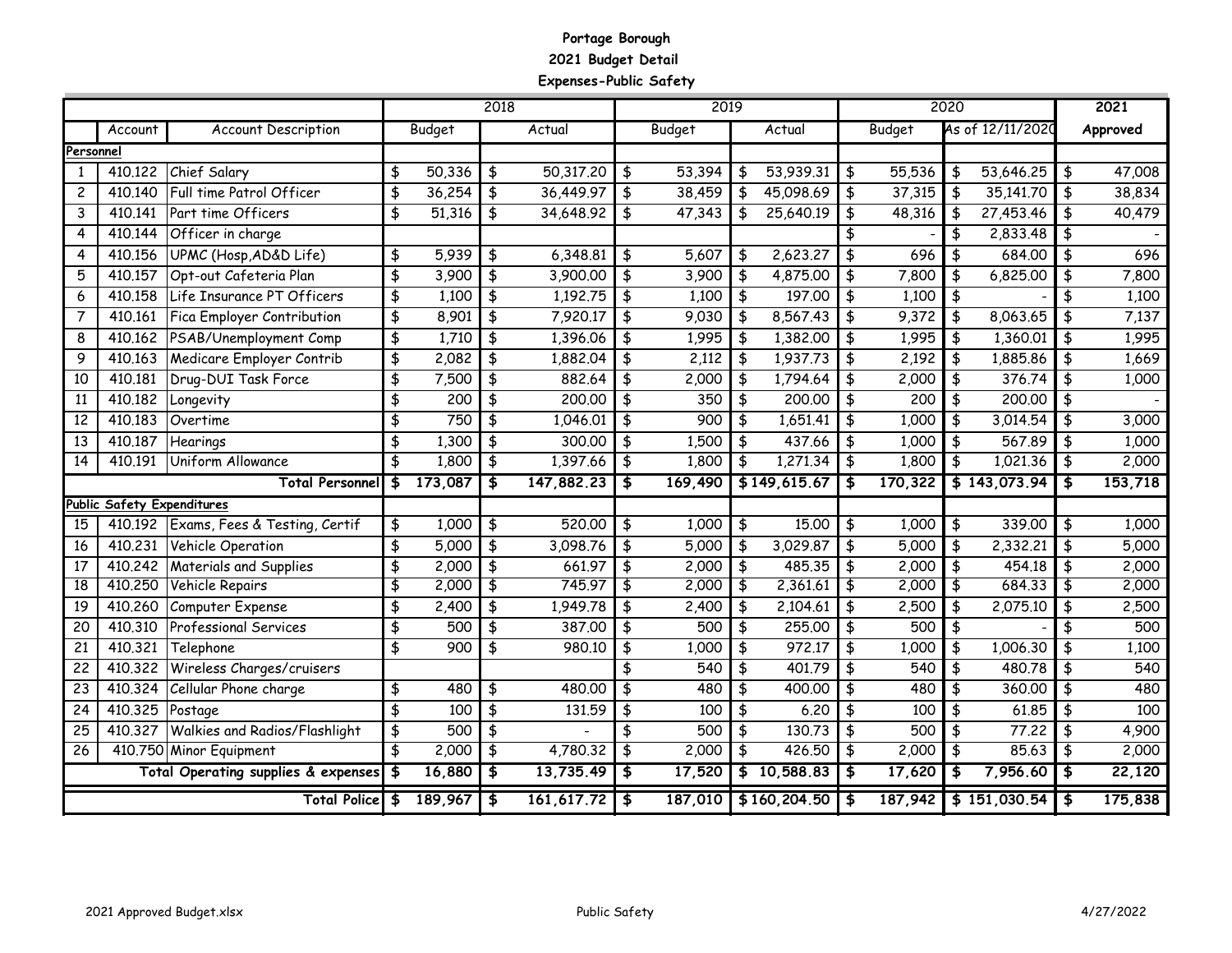#### **Portage Borough 2021 Budget Detail Expenses-Public Safety**

|    |                             |                                                                                                   |               | 2018 |              | 2019              |     |              |               | 2020 |                  | 2021          |
|----|-----------------------------|---------------------------------------------------------------------------------------------------|---------------|------|--------------|-------------------|-----|--------------|---------------|------|------------------|---------------|
|    | Account                     | <b>Account Description</b>                                                                        | <b>Budget</b> |      | Actual       | Budget            |     | Actual       | Budget        |      | As of 12/11/2020 | Approved      |
|    |                             |                                                                                                   |               |      |              |                   |     |              |               |      |                  |               |
| 27 | 411,541                     | Fire Tax to Fire Co.                                                                              | \$<br>7,329   | \$   | 6,661.21     | \$<br>6,674       | \$  | 7,367.36     | \$<br>7,184   | \$   | 6,564.73         | \$<br>6,800   |
| 28 | 411,542                     | Pay't Foreign Fire Tax                                                                            | \$<br>10,500  | \$   | 9,524.44     | \$<br>10,000      |     | 10,444.35    | \$<br>10,500  | \$   | 10,549.20        | \$<br>10,500  |
|    |                             | Total Fire \$                                                                                     | 17,829        | \$   | 16,185.65    | \$<br>$16,674$ \$ |     | 17,811.71    | \$<br>17,684  | \$   | 17, 113.93       | \$<br>17,300  |
|    | <b>Emergency Management</b> |                                                                                                   |               |      |              |                   |     |              |               |      |                  |               |
| 29 | 412.540                     | Contributions to EMS                                                                              | \$<br>3,957   | \$   | 3,957.00     | \$<br>3,957       | \$  | 3,957.00     | \$<br>3,957   | \$   | 3,957.00         | \$<br>3,957   |
| 30 | 412,242                     | Communication/Supplies                                                                            | \$<br>600     | \$   |              | 600               |     |              | 600           |      |                  | 600           |
| 31 | 415,122                     | Pymt for EMS Director                                                                             | \$<br>400     | \$   | 400.00       | 400               | \$  | 400.00       | \$<br>400     | \$   | 400.00           | \$<br>400     |
| 32 | 415,240                     | Emergency Supplies (Covid, Etc)                                                                   | \$<br>400     | \$   | 400.00       | \$<br>400         | \$  | 400.00       | \$<br>400     | \$   | 2,201.56         | \$<br>400     |
|    |                             | Total Emergency Management \$                                                                     | 4,957         | \$   | 4,357.00     | \$<br>4,957       | ∣\$ | 4,357.00     | \$<br>4,957   | \$   | 6,558.56         | \$<br>4,957   |
|    |                             |                                                                                                   |               |      |              |                   |     |              |               |      |                  |               |
|    |                             | Total Public Safety \$                                                                            | 212,753       | \$   | 182, 160. 37 | \$<br>208,641     |     | \$182,373.21 | \$<br>210,583 |      | \$174,703.03     | \$<br>198,095 |
|    | 2021 Fiscal Impact          |                                                                                                   |               |      |              |                   |     |              |               |      |                  |               |
|    |                             | There will be 26 pay periods in 2021                                                              |               |      |              |                   |     |              |               |      |                  |               |
|    |                             | 2 Police Chief hired in December, 2021 at \$46,000 1st 6 months/\$48,000.00 after.                |               |      |              |                   |     |              |               |      |                  |               |
|    |                             | 3 Each full time and part time office received a 2% grade increase per the 2021 compensation plan |               |      |              |                   |     |              |               |      |                  |               |
|    |                             | 4 Uniform increase of \$50.00 for each part time officer (from \$200.00 to \$250.00).             |               |      |              |                   |     |              |               |      |                  |               |
|    |                             | 5 Computer expense increase for Informant and Mach                                                |               |      |              |                   |     |              |               |      |                  |               |

6 Minor Equipment increase of \$4,900.00 for 2 mobile unit radio and 5 portable radios as per Cambria County System Upgrade. (Also to include shoulder mics, etc.)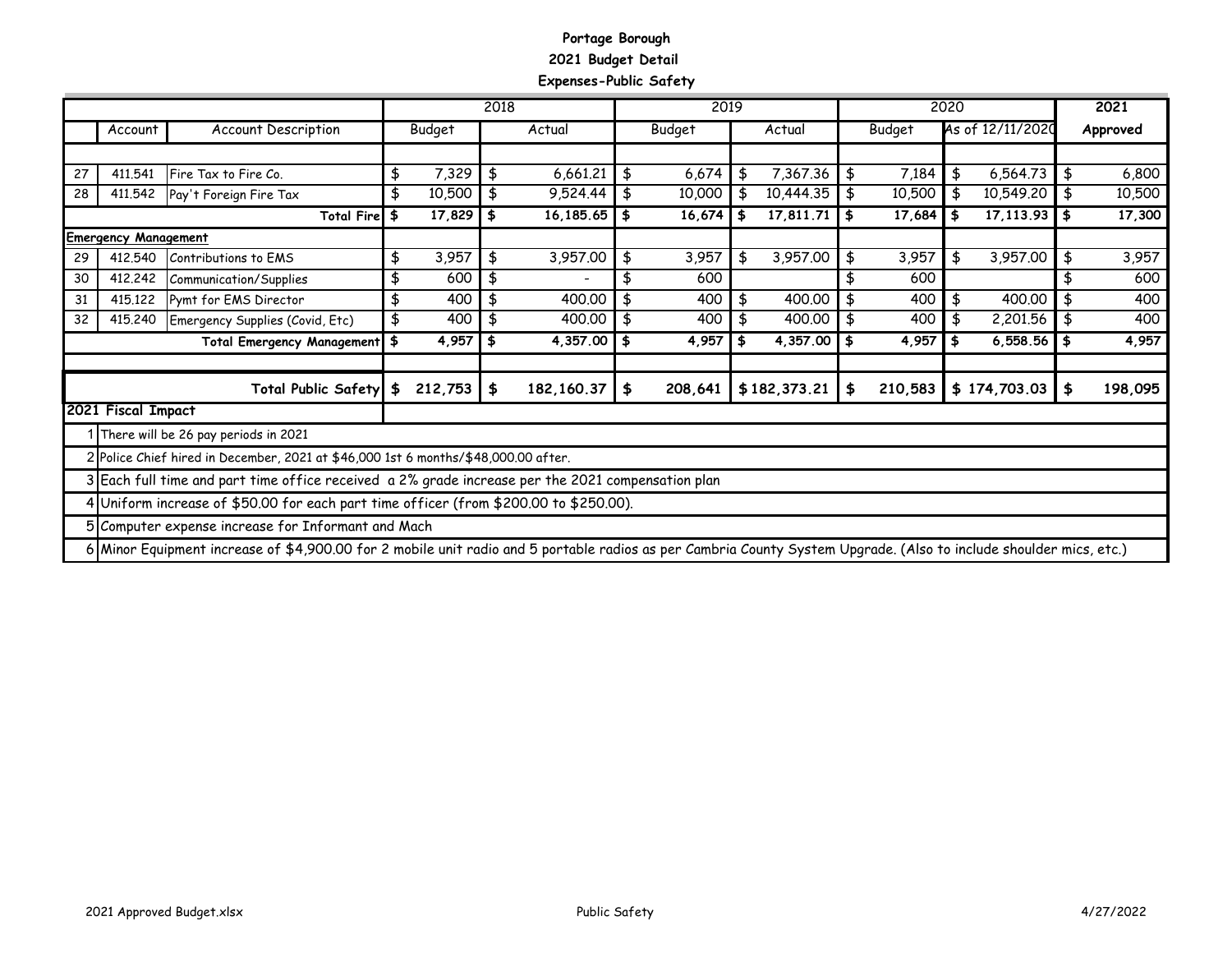|                |                         |                                                                                                                                                                                                                                                   |               |                        | Portage Borough<br>2021 Budget Detail<br>Solid Waste |                |                                    |                |               |
|----------------|-------------------------|---------------------------------------------------------------------------------------------------------------------------------------------------------------------------------------------------------------------------------------------------|---------------|------------------------|------------------------------------------------------|----------------|------------------------------------|----------------|---------------|
|                |                         |                                                                                                                                                                                                                                                   |               | 2018                   |                                                      | 2019           |                                    | 2020           | 2021          |
|                | Account                 | <b>Account Description</b>                                                                                                                                                                                                                        | <b>Budget</b> | Actual                 | Budget                                               | Actual         | Budget                             | s of 12/11/202 | Approved      |
|                |                         | <b>REVENUE</b>                                                                                                                                                                                                                                    |               |                        |                                                      |                |                                    |                |               |
| 1              |                         | 364.300 Solid Waste Collection                                                                                                                                                                                                                    | \$156,433.00  | \$153,824.40           | 155,143.00<br>\$                                     | \$140,630.54   | \$154,368.00                       | \$154,631.81   | \$179,837.10  |
| $\overline{c}$ |                         | 364.305 Prior Year/Restitutions                                                                                                                                                                                                                   |               | \$<br>116.08           |                                                      | \$<br>171.60   |                                    | \$<br>114.40   | ॱ\$           |
|                |                         |                                                                                                                                                                                                                                                   |               |                        |                                                      |                |                                    |                |               |
|                | 2021 Fiscal Impact      | Solid Waste Collection                                                                                                                                                                                                                            | \$156,433.00  | \$153,940.48           | \$155,143.00                                         | 5140,802.14    | \$154,368,00                       | #######        | \$179,837.10  |
|                |                         | 1 Bids for a three year contract (2021-2023) was awarded to Pro Disposal on December 18th, 2020. The cost to the residents in 2021 were set by<br>Resolution 25-2020 at \$16.47 per month curbside service and \$31.50 per pack of ten (10) bags. |               |                        | 2021                                                 |                |                                    |                |               |
|                |                         | Calculations based on 890                                                                                                                                                                                                                         |               | Unit Price             | Amount                                               |                |                                    |                |               |
|                |                         |                                                                                                                                                                                                                                                   | 890           | \$16.47                | \$175,899.60                                         |                |                                    |                |               |
|                |                         | Pre-paid Bags based on last year's totals                                                                                                                                                                                                         | 125           | \$31.50                | \$3,937.50                                           |                |                                    |                |               |
|                |                         |                                                                                                                                                                                                                                                   |               | Total                  | \$179,837.10                                         |                |                                    |                |               |
|                |                         |                                                                                                                                                                                                                                                   |               |                        |                                                      |                |                                    |                |               |
|                |                         | <b>EXPENDITURES</b>                                                                                                                                                                                                                               |               | 2018                   |                                                      | 2019           |                                    | 2020           | 2021          |
|                | <b>Contracted Costs</b> |                                                                                                                                                                                                                                                   |               |                        |                                                      |                |                                    |                |               |
| 1              |                         | 427.450 Pro Disposal/Contract Svcs                                                                                                                                                                                                                | \$<br>115,904 | \$114,825.48           | $\frac{4}{5}$<br>115,904                             | \$113,722.54   | $\overline{\mathbf{3}}$<br>133,627 | \$114,420.54   | \$<br>133,627 |
| $\overline{c}$ |                         | 427.451 Water Authority/Cont Svcs                                                                                                                                                                                                                 | \$<br>5,000   | \$<br>6,145.95         | $\frac{1}{2}$<br>5,500                               | \$<br>4,117.17 | 5<br>7,500                         | 6,360.37<br>\$ | \$<br>6,000   |
|                |                         | Total Contracted Costs   \$                                                                                                                                                                                                                       | 120,904       | \$120,971.43           | 121,404<br>- ક                                       | \$117,839.71   | 141,127<br>\$                      | \$120,780.91   | 35<br>139,627 |
|                |                         | TOTAL SOLID WASTELS                                                                                                                                                                                                                               |               |                        |                                                      |                |                                    |                |               |
|                | 2021 Fiscal Impact      |                                                                                                                                                                                                                                                   |               | 120,904   \$120,971.43 | 121,404                                              | \$117,839.71   | 141,127<br>ு5                      | #######        | 139,627<br>55 |
|                |                         | 1 Bids for a three year contract (2021-2023) was awarded to Pro Disposal (Res 24-2020), 12/18/2020 Costs for curbside service is \$12.19/mo and<br>the pre-paid bags (10) are \$27.50/pack.<br>Svc<br>Bags                                        | 890<br>125    | \$12.19<br>\$27.50     | \$130,189<br>\$3,438<br>\$133,627                    |                |                                    |                |               |

 $\overline{\phantom{a}}$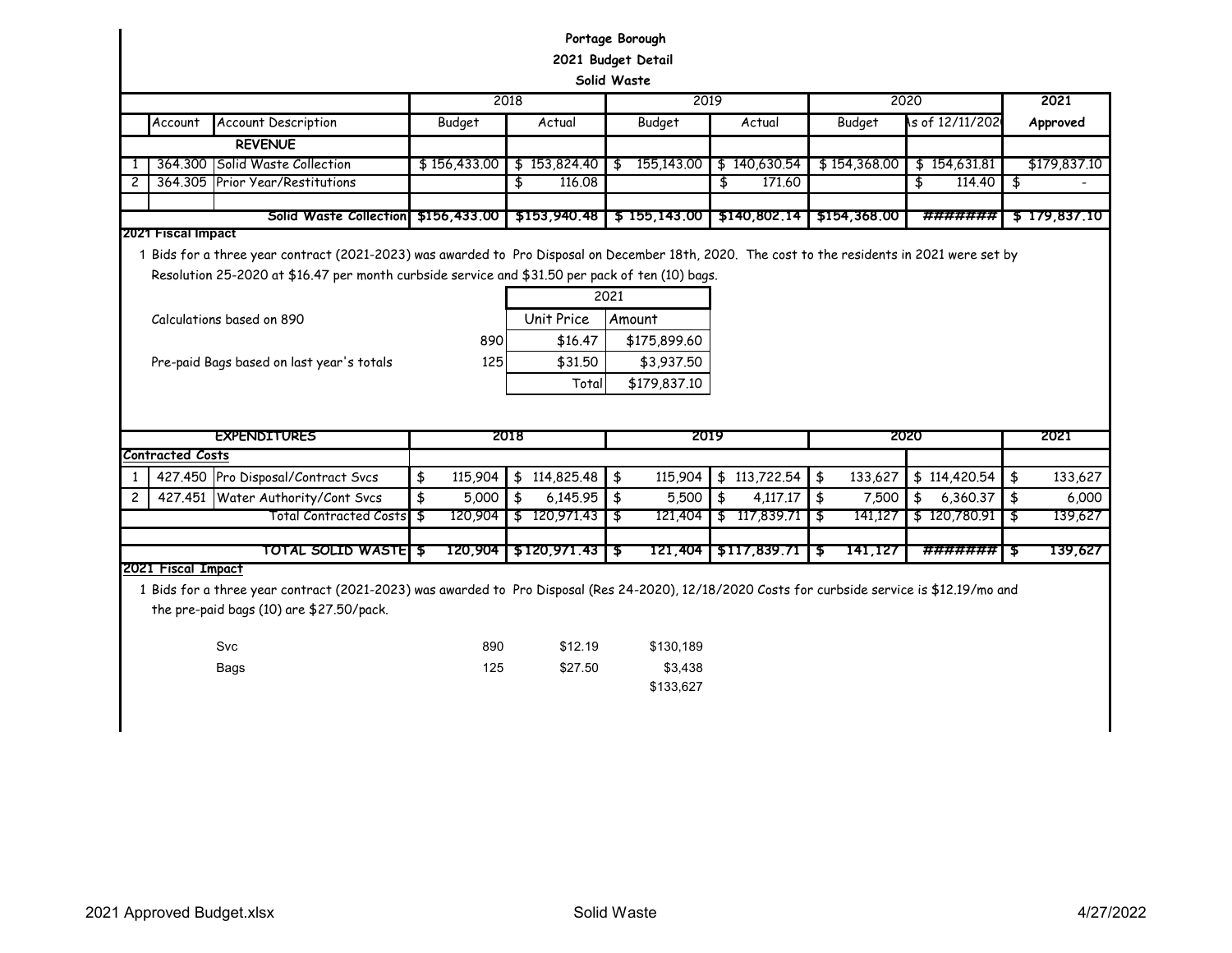### **Portage Borough 2021 Budget Detail Expenses-Public Works**

|                 |                           |                              |                         | 2018                |               |              |               |               | 2019          |           |                                      |               | 2020                                 |                  | 2021          |
|-----------------|---------------------------|------------------------------|-------------------------|---------------------|---------------|--------------|---------------|---------------|---------------|-----------|--------------------------------------|---------------|--------------------------------------|------------------|---------------|
|                 | Account                   | <b>Account Description</b>   |                         | <b>Budget</b>       |               | Actual       |               | <b>Budget</b> |               | Actual    |                                      | <b>Budget</b> |                                      | As of 12/11/2020 | Approved      |
| Personnel       |                           |                              |                         |                     |               |              |               |               |               |           |                                      |               |                                      |                  |               |
| 1               | 430.122                   | Directors Salary-Maul        | \$                      | 30,347              | \$            | 30,776.99    | $\frac{1}{2}$ | 32,240        | \$            | 32,227.32 | \$                                   | 33,530        | \$                                   | 32,269.76        | \$<br>34,902  |
| $\overline{c}$  | 430,123                   | Director Salary-Bowman       |                         |                     |               |              | \$            |               |               |           | \$                                   |               | \$                                   |                  | \$            |
| 3               | 430.139                   | Mechanic 2 (Steberger)       | \$                      | 31,387              | \$            | 31,824.47    | \$            | 33,342        | \$            | 33,657.98 | \$                                   | 34,694        | \$                                   | 33,473.72        | \$<br>36,130  |
| 4               | 430.142                   | Casual Labor part time       | \$                      | 5,000               | $\frac{1}{2}$ | 3,763.14     | \$            |               | \$            | 4,220.00  | \$                                   |               | $\frac{4}{3}$                        |                  | \$            |
| 5               | 430.143                   | Laborer 2 (Maul)             | \$                      | 24,523              | $\frac{4}{5}$ |              | \$            |               |               |           | \$                                   |               | \$                                   |                  | \$            |
| 6               | 430.144                   | Laborer 3 (Cadwallader)      |                         |                     | \$            | 16,956.04    | $\frac{1}{2}$ | 26,062        | \$            | 26,026.94 | \$                                   | 27,165        | \$                                   | 25,620.17        | \$<br>28,267  |
| $\overline{7}$  | 430.152                   | Seasonal Employee            | \$                      | 5,500               | \$            | 5,805.00     | \$            | 5,500         | \$            |           | \$                                   | 6,000         | $\frac{4}{3}$                        | 5,600.00         | \$<br>6,000   |
| 8               | 430.155                   | Hospitalization Only         | $\overline{\mathbf{3}}$ | 10,233              | $\frac{4}{5}$ |              | \$            |               | \$            | 1,343.28  | \$                                   | 6,435         | \$                                   | 6,590.28         | \$<br>5,601   |
| 9               | 430.156                   | MEIT (AD&D & Life)           | \$                      | 564                 | $\frac{4}{5}$ | 537.00       | $\frac{1}{2}$ | 564           | $\frac{4}{5}$ | 552.00    | \$                                   | 564           | \$                                   | 552,00           | \$<br>576     |
| 10              | 430.157                   | Opt Out Health Insurance     | \$                      | 7,800               | \$            | 10,725.00    | $\frac{4}{5}$ | 1,100         | \$            | 10,725.00 | \$                                   | 7,800         | \$                                   | 7,800.00         | \$<br>7,800   |
| 11              | 430.161                   | Fica-Employers Share         | \$                      | 6,749               | $\frac{4}{5}$ | 6,212.71     | $\frac{1}{2}$ | 7,024         | \$            | 6,696.39  | \$                                   | 7,061         | $\frac{4}{3}$                        | 6,567.90         | \$<br>7,304   |
| $\overline{12}$ | 430.162                   | PSAB/Unemployment Comp       | \$                      | 1,297               | $\frac{4}{5}$ | 1,020.44     | $\frac{1}{2}$ | 1,297         | \$            | 1,092.90  | $\overline{\boldsymbol{\mathsf{t}}}$ | 1,311         | $\overline{\boldsymbol{\mathsf{t}}}$ | 1,003.77         | \$<br>1,311   |
| $\overline{13}$ | 430.163                   | Medicare-Employers Share     | \$                      | 1,578               | $\frac{4}{5}$ | 1,452.97     | $\frac{1}{2}$ | 1,643         | \$            | 1,566.10  | \$                                   | 1,651         | \$                                   | 1,536.05         | \$<br>1,708   |
| 14              | 430.182                   | Longevity                    | \$                      | 250                 | \$            | 250,00       | $\frac{1}{2}$ | 400           | \$            | 400.00    | \$                                   | 650           | \$                                   | 650,00           | \$<br>650     |
| 15              | 430,183                   | Overtime                     | \$                      | 4,050               | \$            | 2,137.06     | \$            | 4,050         | \$            | 1,531.79  | \$                                   | 4,050         | \$                                   | 2,227.11         | \$<br>4,050   |
| $\overline{16}$ | 430.191                   | Uniforms                     | \$                      | 900                 | \$            | 860.18       | \$            | 900           | \$            | 834.38    | \$                                   | 900           | \$                                   | 581.66           | \$<br>900     |
|                 |                           | <b>Total Personnel</b>       | \$                      | 130,179             |               | \$112,321.00 | \$            | 114,122       | \$            | 120,874   | \$                                   | 131,811       |                                      | \$124,472.42     | \$<br>135,198 |
|                 | Public Works Expenditures |                              |                         |                     |               |              |               |               |               |           |                                      |               |                                      |                  |               |
| 17              | 430.192                   | Exams. Fees & Testing        | \$                      | 250                 | \$            | 256.56       | \$            | 250           | \$            | 189.00    | \$                                   | 250           |                                      |                  | \$<br>250     |
| 18              | 430.231                   | Vehicle Operations (Fuel)    | \$                      | $\overline{8}$ ,000 | \$            | 7,726.91     | $\frac{1}{2}$ | 8,000         | \$            | 5,745.11  | \$                                   | 8,000         | \$                                   | 4,717.29         | \$<br>8,000   |
| 19              | 430.245                   | Road Supplies                | \$                      | 7,000               | \$            | 5,976.17     | $\frac{1}{2}$ | 7,000         | \$            | 6,544.44  | $\frac{4}{5}$                        | 8,000         | \$                                   | 5,587.09         | \$<br>8,000   |
| 20              | 430.246                   | Materials & supplies         | \$                      | 3,500               | \$            | 2,417.05     | \$            | 3,500         | \$            | 2,824.12  | \$                                   | 3,500         | \$                                   | 1,611.85         | \$<br>3,500   |
| 21              | 430.250                   | Vehicle Repairs              | \$                      | 10,500              | \$            | 14,305.78    | \$            | 8,000         | \$            | 12,592.57 | \$                                   | 10,000        | \$                                   | 7,405.12         | \$<br>14,000  |
| 22              | 430.251                   | Street Signs & Signals       | \$                      | 1,500               | \$            | 564.29       | \$            | 2,000         | \$            | 2,754.08  | \$                                   | 2,000         | \$                                   | 1,118.91         | \$<br>2,000   |
| 23              | 430.260                   | Small Tools                  | \$                      | 2,300               | \$            | 935.12       | \$            | 2,300         | \$            | 471.26    | \$                                   | 2,300         | \$                                   | 864.41           | \$<br>2,300   |
| $\overline{24}$ | 430.261                   | Computer Expense             | \$                      | 500                 | \$            | 102.88       | \$            | 500           | \$            | 41.99     | \$                                   | 500           | \$                                   | 88.99            | \$<br>500     |
| 25              | 430.310                   | <b>Professional Services</b> |                         |                     |               |              |               |               | \$            | 790.00    | \$                                   |               | \$                                   | 1,893.70         | \$            |
| 26              | 430.324                   | Cellular Phone Charge        | \$                      | $\overline{240}$    | \$            | 240.00       | \$            | 240           | \$            | 240.00    | \$                                   | 240           | \$                                   | 240.00           | \$<br>240     |
| 27              | 430.360                   | Hydrant Service Fee Highland | \$                      | 100                 | \$            | 80.04        | \$            | 100           | \$            | 80.69     | \$                                   | 100           | \$                                   | 87.96            | \$<br>100     |
| 28              | 430.361                   | Heat                         | \$                      | 1,250               | \$            | 1,747.54     | \$            | 2,000         | \$            | 1,469.15  | \$                                   | 2,000         | \$                                   | 2,277.05         | \$<br>2,500   |
| $\overline{29}$ | 430.362                   | Electric Bill                | \$                      | 1,200               | \$            | 979.30       | \$            | 1,200         | \$            | 916.20    | $\frac{4}{5}$                        | 1,200         | \$                                   | 759.95           | \$<br>1,200   |
| 30              | 430.363                   | Water, Sewer                 | \$                      | 600                 | \$            | 565.78       | \$            | 600           | \$            | 571.00    | \$                                   | 600           | \$                                   | 519.09           | \$<br>600     |
| 31              | 430.364                   | Telephone                    | \$                      | 720                 | \$            | 638.81       | \$            | 720           | \$            | 688.17    | \$                                   | 720           | \$                                   | 688.47           | \$<br>720     |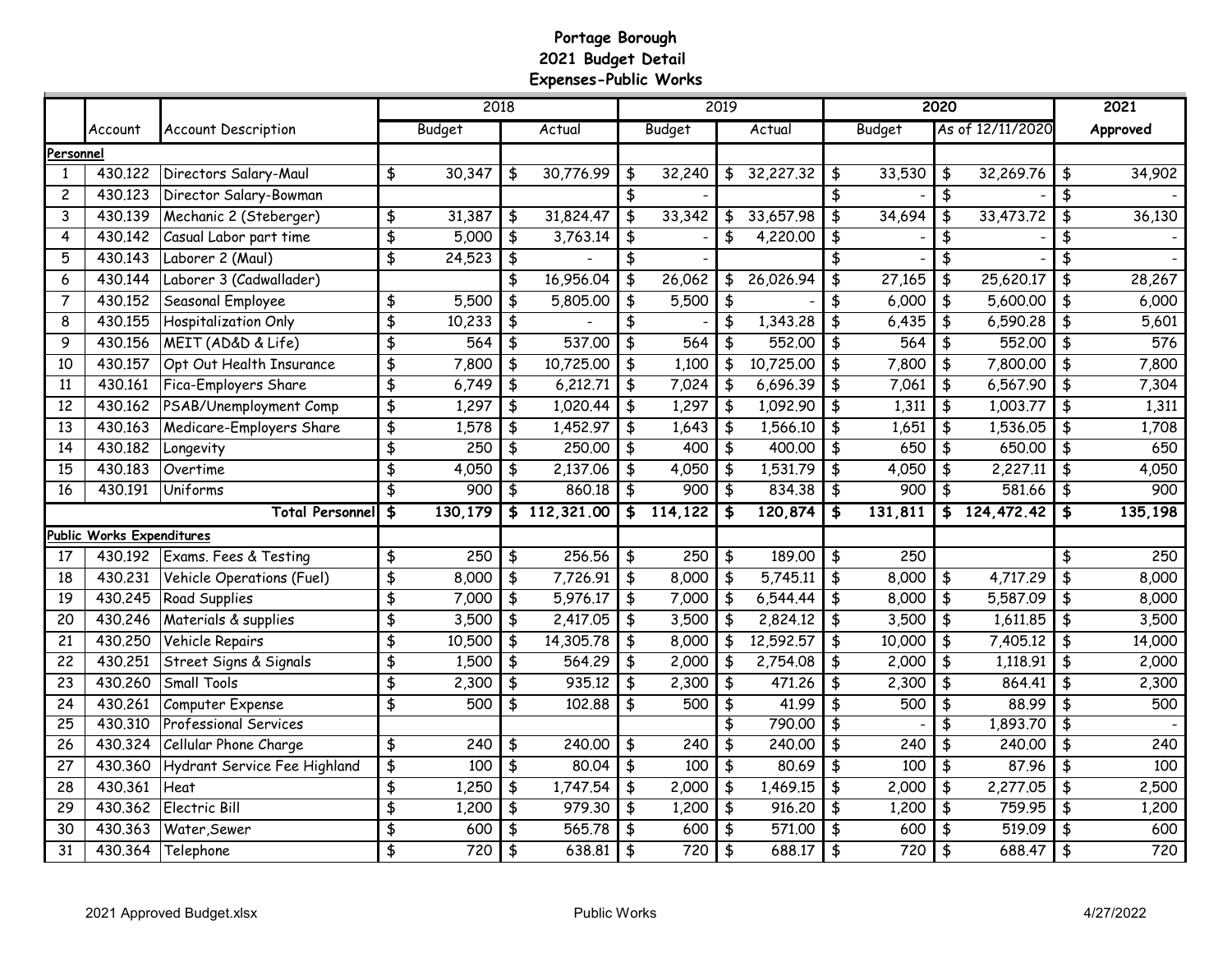### **Portage Borough 2021 Budget Detail Expenses-Public Works**

|    |                    |                                                                                                                                                                                                                                |                                | 2018          |                 |               |               | 2019          |                       |               |               | 2020 |                  |               | 2021     |
|----|--------------------|--------------------------------------------------------------------------------------------------------------------------------------------------------------------------------------------------------------------------------|--------------------------------|---------------|-----------------|---------------|---------------|---------------|-----------------------|---------------|---------------|------|------------------|---------------|----------|
|    | Account            | <b>Account Description</b>                                                                                                                                                                                                     |                                | <b>Budget</b> | Actual          |               | <b>Budget</b> |               | Actual                |               | <b>Budget</b> |      | As of 12/11/2020 |               | Approved |
| 32 | 430.365            | <b>Building Maintenance</b>                                                                                                                                                                                                    | \$                             | 2,000         | \$<br>708.08    | \$            | 2,000         | \$            | 321,80                | \$            | 2,000         | \$   | 342.38           | ∣\$           | 2,000    |
| 33 | 430.366            | One Call Charges                                                                                                                                                                                                               | \$                             | 150           | \$<br>96.96     | $\frac{1}{2}$ | 150           | $\frac{1}{2}$ | 60.24                 | \$            | 150           | \$   | 55,12            | \$            | 150      |
| 34 | 430.368            | Streetlighting                                                                                                                                                                                                                 | \$                             | 16,000        | \$<br>15,268.12 | $\frac{1}{2}$ | 16,000        | $\frac{1}{2}$ | 14,969.73             | \$            | 16,000        | \$   | 14,671.35        | \$            | 16,000   |
| 35 | 430.371            | Alleys                                                                                                                                                                                                                         | $\overline{\boldsymbol{\phi}}$ | 1,714         | \$<br>1,283.18  | $\frac{1}{2}$ | 4,000         | \$            | 2,247.66              | $\frac{4}{5}$ | 4,000         | \$   | 372.67           | \$            | 4,000    |
| 36 | 430.373            | Storm Sewers, Drains                                                                                                                                                                                                           | $\frac{4}{3}$                  | 3,000         | \$<br>1,224.53  | $\frac{1}{2}$ | 3,000         | $\frac{4}{3}$ | 2,219.75              | $\frac{1}{2}$ | 3,000         | \$   | 2,358.91         | $\frac{4}{5}$ | 3,000    |
| 37 | 430.374            | <b>Meter Repairs</b>                                                                                                                                                                                                           | $\frac{4}{3}$                  | 250           |                 | \$            | 2,520         | \$            | 472,00                | \$            | 6,000         | \$   | 5,379.05         | \$            | 6,000    |
| 38 | 430.610            | County LFT Allocation                                                                                                                                                                                                          | \$                             | 21,300        | \$<br>21,300.00 | $\frac{4}{5}$ | 7,100         | \$            |                       | \$            | 14,200        | \$   | 14,200.00        | \$            | 7,100    |
| 39 | 430.434            | Christmas Lights                                                                                                                                                                                                               | $\frac{4}{3}$                  | 550           | \$<br>732.41    | $\frac{1}{2}$ | 1,000         | \$            | 748.93                | \$            | 1,000         | \$   | 184.75           | \$            | 1,000    |
| 40 | 430.435            | PIP Fees at Dysart                                                                                                                                                                                                             | \$                             | 140           | \$<br>128,00    | \$            | 140           | \$            | 88.00                 | \$            | 140           | \$   | 92,00            | \$            | 140      |
| 41 | 430.740            | Capitol Machinery/Equipment                                                                                                                                                                                                    | $\frac{4}{3}$                  | 7,500         | \$<br>5,600.00  | $\frac{1}{2}$ | 6,000         | \$            | $\overline{5,125.00}$ | \$            | 6,000         | \$   | 5,562.00         | \$            | 7,000    |
| 42 | 430.741            | New Maintenance Bldg Costs                                                                                                                                                                                                     | \$                             | 17,286        | \$<br>31,276.00 | $\frac{1}{2}$ | 5,000         | $\frac{4}{5}$ | 1,987.60              | \$            | 5,000         | \$   | 4,203.28         | $\frac{1}{2}$ | 5,000    |
|    |                    | Total Other Charges & Services                                                                                                                                                                                                 | \$                             | 107,550       | \$114,153.51    | \$            | 83,320        |               | \$64,158.49           | \$            | 96,900        | \$   | $75,281.39$ \$   |               | 95,300   |
|    |                    | <b>Total Public Works-Highway</b>                                                                                                                                                                                              |                                |               |                 |               |               |               | \$185,032.57          |               |               |      | \$199,753.81     |               |          |
|    |                    |                                                                                                                                                                                                                                | \$                             | 237,729       | \$226,474.51    | \$            | 197,442       |               |                       | \$            | 228,711       |      |                  | \$            | 230,498  |
|    |                    | Total Rep & Maint Bridge & Roads \$                                                                                                                                                                                            |                                |               | \$              | \$            |               | \$            |                       | \$            |               | \$   |                  | \$            |          |
|    |                    | TOTAL PUBLIC WORKS \$                                                                                                                                                                                                          |                                | 237,729       | \$226,474.51    |               | \$197,442     |               | \$185,032.57          | \$            | 228,711       |      | \$199,753.81     | $\frac{4}{5}$ | 230,498  |
|    | 2021 Fiscal Impact |                                                                                                                                                                                                                                |                                |               |                 |               |               |               |                       |               |               |      |                  |               |          |
|    |                    | 1 There will be 26 pay periods in 2021                                                                                                                                                                                         |                                |               |                 |               |               |               |                       |               |               |      |                  |               |          |
|    |                    | 2 Each full employee received a 2% cola and a 2% grade increase per the 2021 compensation plan                                                                                                                                 |                                |               |                 |               |               |               |                       |               |               |      |                  |               |          |
|    |                    | 3 Seasonal Worker remains at \$10.00/hr but increase the base to \$6,000.00                                                                                                                                                    |                                |               |                 |               |               |               |                       |               |               |      |                  |               |          |
|    |                    | 4 Hospitalization decreased in 2021 from \$536.24/mo to \$466.72/mo or \$69.52/or \$834.24/yr                                                                                                                                  |                                |               |                 |               |               |               |                       |               |               |      |                  |               |          |
|    |                    | 5 Vehicle Repairs include a \$6,600 for a service bed for the 2008 Pick-up Truck<br>6 Meter Repairs will remain the same at \$6,000.00 for another 24 meters over the 3 year meter replacement program that commenced in 2020. |                                |               |                 |               |               |               |                       |               |               |      |                  |               |          |
|    |                    | 7 Capital Machinery and Equipment will include a 12" backhoe bucket at \$1,200.00.                                                                                                                                             |                                |               |                 |               |               |               |                       |               |               |      |                  |               |          |
|    |                    | 8 The Electric is supplied through AEP for 48 months at .04224/kw from 1/29/2020 through 1/29/2024.                                                                                                                            |                                |               |                 |               |               |               |                       |               |               |      |                  |               |          |
|    |                    | 9 New Maintenance Bldgs costs to include an epoxy paint for the floors.                                                                                                                                                        |                                |               |                 |               |               |               |                       |               |               |      |                  |               |          |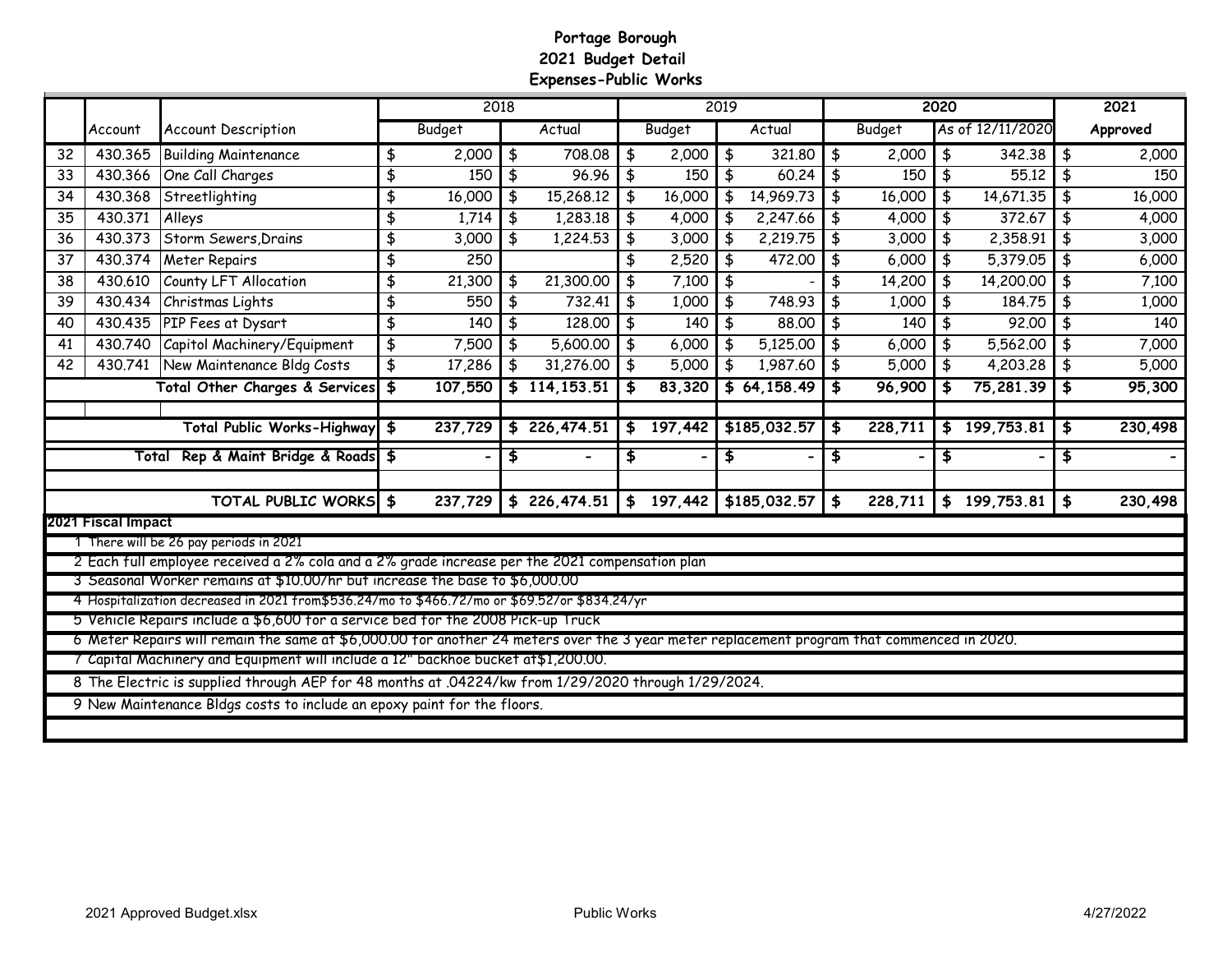# **Portage Borough 2021 Budget Detail Expenses-Recreation**

|                                |                    |                                                                                                                                                   | 2018 |               |               |        | 2019          |               |     | 2020   |               |               |    |                | 2021 |          |  |
|--------------------------------|--------------------|---------------------------------------------------------------------------------------------------------------------------------------------------|------|---------------|---------------|--------|---------------|---------------|-----|--------|---------------|---------------|----|----------------|------|----------|--|
|                                | Account            | <b>Account Description</b>                                                                                                                        |      | <b>Budget</b> |               | Actual |               | <b>Budget</b> |     | Actual |               | <b>Budget</b> |    | s of 12/11/202 |      | Approved |  |
| <b>Recreation Expenditures</b> |                    |                                                                                                                                                   |      |               |               |        |               |               |     |        |               |               |    |                |      |          |  |
|                                | 454.530            | Contribution to Recreation                                                                                                                        | \$   | 7,255         | $\frac{4}{5}$ | 7,255  | $\frac{4}{5}$ | 7,255         | \$  | 7,255  | $\frac{4}{5}$ | 7,255         | \$ | 7,255          | \$   | 7,255    |  |
|                                |                    |                                                                                                                                                   |      |               |               |        |               |               |     |        |               |               |    |                |      |          |  |
| Total Recreation \$            |                    |                                                                                                                                                   |      | 7,255         | \$            | 7,255  | $\frac{1}{2}$ | 7,255         | ∣\$ | 7,255  | $\frac{1}{2}$ | 7,255         | \$ | 7,255          | \$   | 7,255    |  |
|                                | 2021 Fiscal Impact |                                                                                                                                                   |      |               |               |        |               |               |     |        |               |               |    |                |      |          |  |
|                                |                    | 1 In 2016, Per motion of Borough Council on 12/7/15; the per capita rate was amended from \$2.75 to \$5.00 per capita. (Based on the census/2638) |      |               |               |        |               |               |     |        |               |               |    |                |      |          |  |
|                                |                    | 2 The 2017 contribution was budgeted at \$5.00 per capita based on 2638 that can be utilized for any recreational expenditures.                   |      |               |               |        |               |               |     |        |               |               |    |                |      |          |  |
|                                |                    | 3 In 2018, the contribution was decreased back to \$2.75 per capita based on 2,638 for a total of \$7,255.00 so same is budgeted for 2020         |      |               |               |        |               |               |     |        |               |               |    |                |      |          |  |
|                                |                    |                                                                                                                                                   |      |               |               |        |               |               |     |        |               |               |    |                |      |          |  |
|                                |                    |                                                                                                                                                   |      |               |               |        |               |               |     |        |               |               |    |                |      |          |  |
|                                |                    |                                                                                                                                                   |      |               |               |        |               |               |     |        |               |               |    |                |      |          |  |
|                                |                    |                                                                                                                                                   |      |               |               |        |               |               |     |        |               |               |    |                |      |          |  |
|                                |                    |                                                                                                                                                   |      |               |               |        |               |               |     |        |               |               |    |                |      |          |  |
|                                |                    |                                                                                                                                                   |      |               |               |        |               |               |     |        |               |               |    |                |      |          |  |
|                                |                    |                                                                                                                                                   |      |               |               |        |               |               |     |        |               |               |    |                |      |          |  |
|                                |                    |                                                                                                                                                   |      |               |               |        |               |               |     |        |               |               |    |                |      |          |  |
|                                |                    |                                                                                                                                                   |      |               |               |        |               |               |     |        |               |               |    |                |      |          |  |
|                                |                    |                                                                                                                                                   |      |               |               |        |               |               |     |        |               |               |    |                |      |          |  |
|                                |                    |                                                                                                                                                   |      |               |               |        |               |               |     |        |               |               |    |                |      |          |  |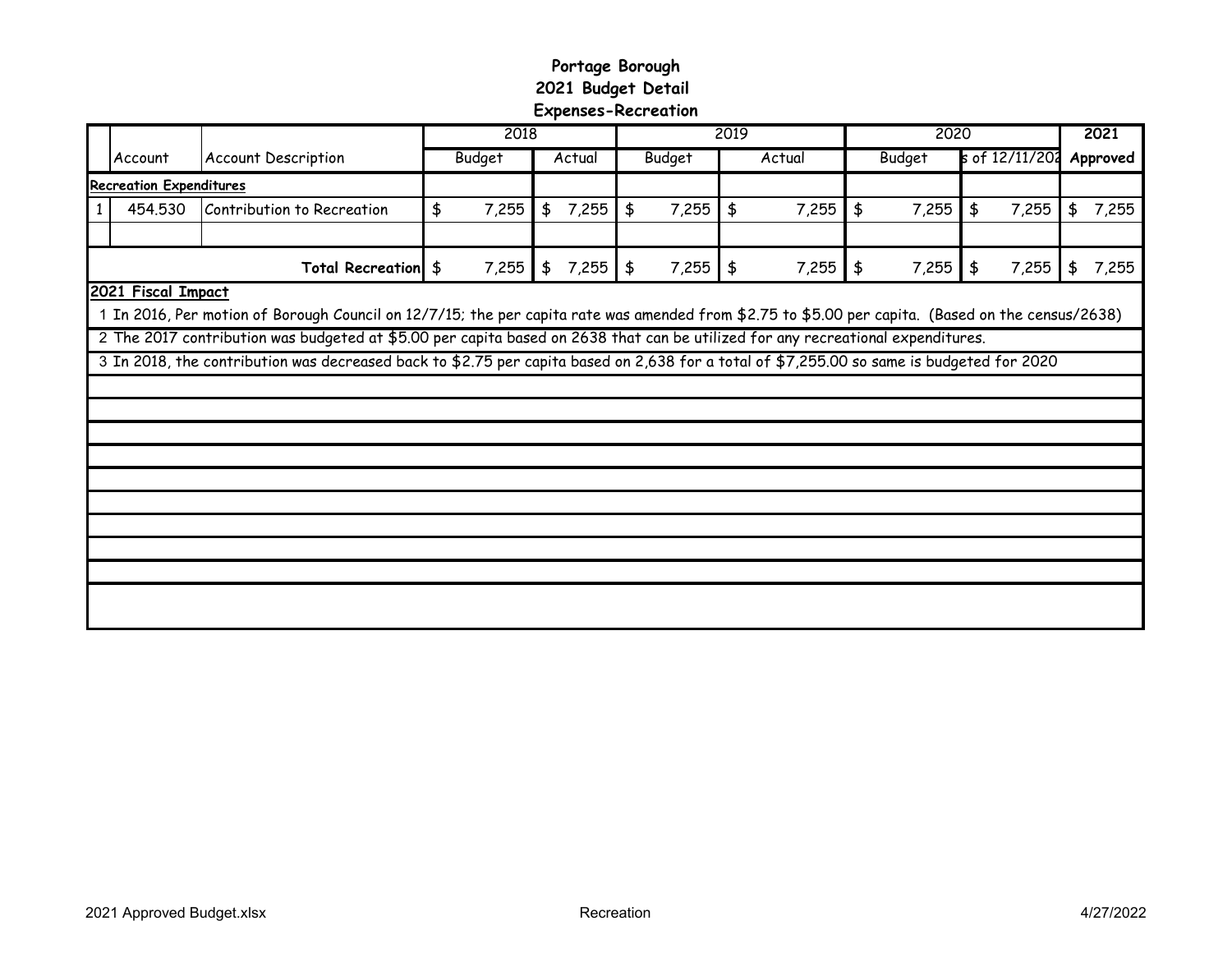|                                                                                                                                                                                                                                                       | Portage Borough<br>2021 Budget Detail |                                                                                                         |              |                 |                      |        |               |           |                         |                 |    |             |  |
|-------------------------------------------------------------------------------------------------------------------------------------------------------------------------------------------------------------------------------------------------------|---------------------------------------|---------------------------------------------------------------------------------------------------------|--------------|-----------------|----------------------|--------|---------------|-----------|-------------------------|-----------------|----|-------------|--|
|                                                                                                                                                                                                                                                       | <b>Expenses-Debt Service</b>          |                                                                                                         |              |                 |                      |        |               |           |                         |                 |    |             |  |
|                                                                                                                                                                                                                                                       |                                       |                                                                                                         |              | 2018            |                      |        | 2019          |           |                         | 2020            |    | 2021        |  |
|                                                                                                                                                                                                                                                       | Account                               | As of 12/11/2021<br><b>Account Description</b><br>Actual<br><b>Budget</b><br>Budget<br>Actual<br>Budget |              | Approved        |                      |        |               |           |                         |                 |    |             |  |
|                                                                                                                                                                                                                                                       | Debt Service Expenditures             |                                                                                                         |              |                 |                      |        |               |           |                         |                 |    |             |  |
| -1                                                                                                                                                                                                                                                    | 471,200                               | Debt Principal                                                                                          | \$<br>28,834 | 22,784.04<br>\$ | \$                   | 24,717 | $\frac{4}{5}$ | 22,604.97 | \$<br>25,155            | \$<br>21,534.87 | \$ | 23,891      |  |
| $\overline{c}$                                                                                                                                                                                                                                        | 472,200                               | Debt Interest                                                                                           |              | 3,470.12<br>\$  | $\overline{\bullet}$ | 3,470  | $\frac{1}{2}$ | 3,023.86  |                         |                 |    |             |  |
|                                                                                                                                                                                                                                                       |                                       |                                                                                                         |              |                 |                      |        |               |           |                         |                 |    |             |  |
|                                                                                                                                                                                                                                                       |                                       | Total Debt Service \$ 28,834                                                                            |              | $$26,254.16$ \$ |                      | 28,187 | $\clubsuit$   | 25,628.83 | 25,155<br>$\frac{4}{5}$ | $$21,534.87$ \$ |    | 23,891      |  |
|                                                                                                                                                                                                                                                       | 2021 Fiscal Impact                    |                                                                                                         |              |                 |                      |        |               |           |                         |                 |    |             |  |
|                                                                                                                                                                                                                                                       |                                       |                                                                                                         |              |                 |                      |        |               | Yearly    | Loan Date               | Loan Pay off    |    | Loan Amount |  |
| Public Works Building based on \$70,000.00 for 10 yrs @ 3.475% interest<br>1<br>Loan Payment amortized at \$2,080 (Quarterly Payments)                                                                                                                |                                       |                                                                                                         |              |                 |                      |        | \$            | 8,320.00  | 11/8/2016               | 11/30/2026      | \$ | 70,000.00   |  |
| 2017 Police Interceptor USDA Grant/Loan in 2016 at 2.875% 5 years (\$284.00/mo<br>$\mathsf{2}$<br>Grant received \$20,700; Loan-15,800; boro-1162 = \$37,662.00 (10 pymts in 2021)                                                                    |                                       |                                                                                                         |              |                 |                      |        | \$            | 2,840.00  | 10/17/2016              | 10/17/2021      | \$ | 15,800.00   |  |
| 2018 F550 Medium Duty Truck with dump bed and plow-\$70,570.00 split with LFT<br>3<br>Financed with 1st Summit @ 60 months (5 Yrs) at 2.625% = \$1,256.47/mo split = \$628.24                                                                         |                                       |                                                                                                         |              |                 |                      |        | \$            | 7,538.88  | 1/5/2018                | 1/5/2023        | \$ | 75,000.00   |  |
| Public Works John Deere 310 SL Backhoe on \$49,300.00 at 1.98% interest for 60 months<br>4<br>With a trade in of Case 621 BXT Loader (25,000) and M59 Kabota Backhoe (28,500)<br>Split with Liquid Fuels quarterly/\$ 2596.00 (\$1,298 X 4 = \$5,192) |                                       |                                                                                                         |              |                 |                      |        |               | 5,192.00  | 5/11/2020               | 5/11/2025       |    | \$52,000.00 |  |
|                                                                                                                                                                                                                                                       | Total Debt Pymts                      |                                                                                                         |              |                 |                      |        |               | 23,890.88 |                         |                 |    | 212,800.00  |  |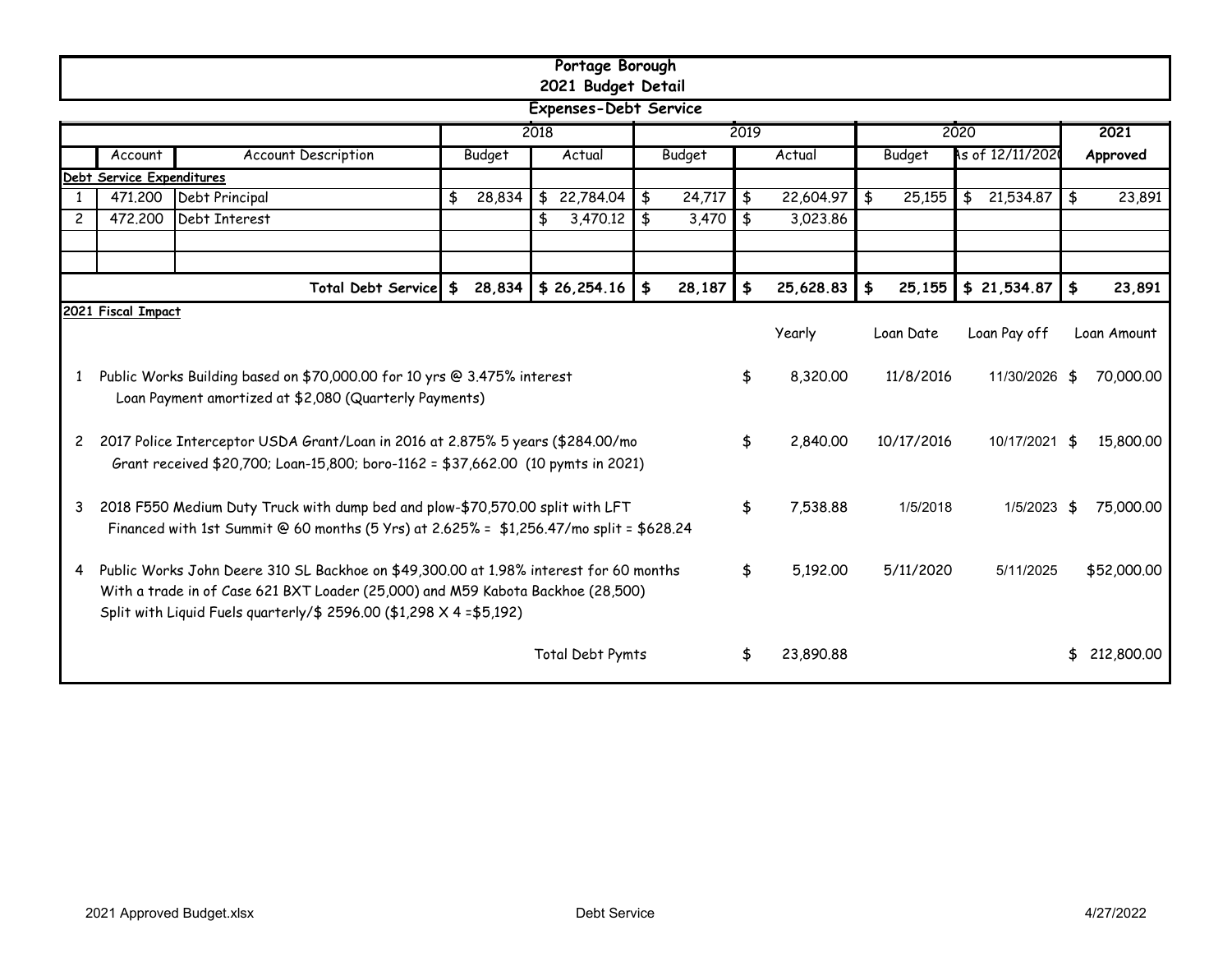### CITY, BOROUGH FIRST CLASS TOWNSHIP OR HOME RULE MUNICIPALITY

TAX LEVY ORDINANCE

|                                                                                                |                                                               |                                                                                                                                                    | Ordinance |                                     |                                                |             |                     |
|------------------------------------------------------------------------------------------------|---------------------------------------------------------------|----------------------------------------------------------------------------------------------------------------------------------------------------|-----------|-------------------------------------|------------------------------------------------|-------------|---------------------|
| CITY OF<br><b>BOROUGH OF</b><br>AN ORDINANCE OF THE<br><b>TOWNSHIP OF</b><br><b>BOROUGH OF</b> |                                                               |                                                                                                                                                    |           | Portage<br>(Home Rule Municipality) |                                                |             |                     |
| County of                                                                                      | Cambria                                                       | Commonwealth of Pennsylvania, fixing the tax rates for the year                                                                                    |           |                                     |                                                |             | 2021                |
| By the                                                                                         | City Council of the City of<br>Borough Council of the Borough | BE IT ORDAINED AND ENACTED, and it is hereby ordained and enacted                                                                                  |           |                                     |                                                |             |                     |
|                                                                                                | Governing Body of                                             | Board of Township Commissioners of the township of                                                                                                 |           |                                     | Borough of Portage<br>(Home Rule Municipality) |             |                     |
| County of                                                                                      | Cambria,                                                      |                                                                                                                                                    |           | Commonwealth of Pennsylvania,       |                                                |             |                     |
|                                                                                                |                                                               | That a tax be and the same is hereby levied on all                                                                                                 |           | Real property<br>occupations        | Real Property and occupations within the       |             |                     |
|                                                                                                |                                                               | BOROUGH OF PORTAGE subjects to taxation for the fiscal year 2021, as follows.                                                                      |           |                                     |                                                |             |                     |
|                                                                                                |                                                               | Tax rate for general purposes, the sum of<br>on each dollar of assessed valuation, or the sum<br>on each one hundred dollar of assessed valuation. |           |                                     |                                                | 16.50 mills | cents               |
|                                                                                                | For debt purposes, the sum of                                 | on each dollar of assessed valuation, or the sum<br>on each one hundred dollar of assessed valuation.                                              |           |                                     |                                                |             | mills<br>cents      |
|                                                                                                |                                                               | For Fire Protection purposes, the sum of<br>on each dollar of assessed valuation, or the sum<br>on each one hundred dollar of assessed valuation.  |           |                                     |                                                |             | 0.50 mills<br>cents |
|                                                                                                |                                                               | For Ambulance purposes, the sum of<br>on each dollar of assessed valuation, or the sum<br>on each one hundred dollar of assessed valuation.        |           |                                     |                                                |             | mills<br>cents      |
|                                                                                                |                                                               | For Recreation purposes, the sum of<br>on each one hundred dollar of assessed valuation.                                                           |           |                                     |                                                |             | mills<br>cents      |
|                                                                                                |                                                               | For Donations purposes, the sum of<br>on each dollar of assessed valuation, or the sum<br>on each one hundred dollar of assessed valuation.        |           |                                     |                                                |             | mills<br>cents      |
|                                                                                                | For Pension purposes, the sum of                              | on each dollar of assessed valuation, or the sum<br>on each one hundred dollar of assessed valuation.                                              |           |                                     |                                                |             | mills<br>cents      |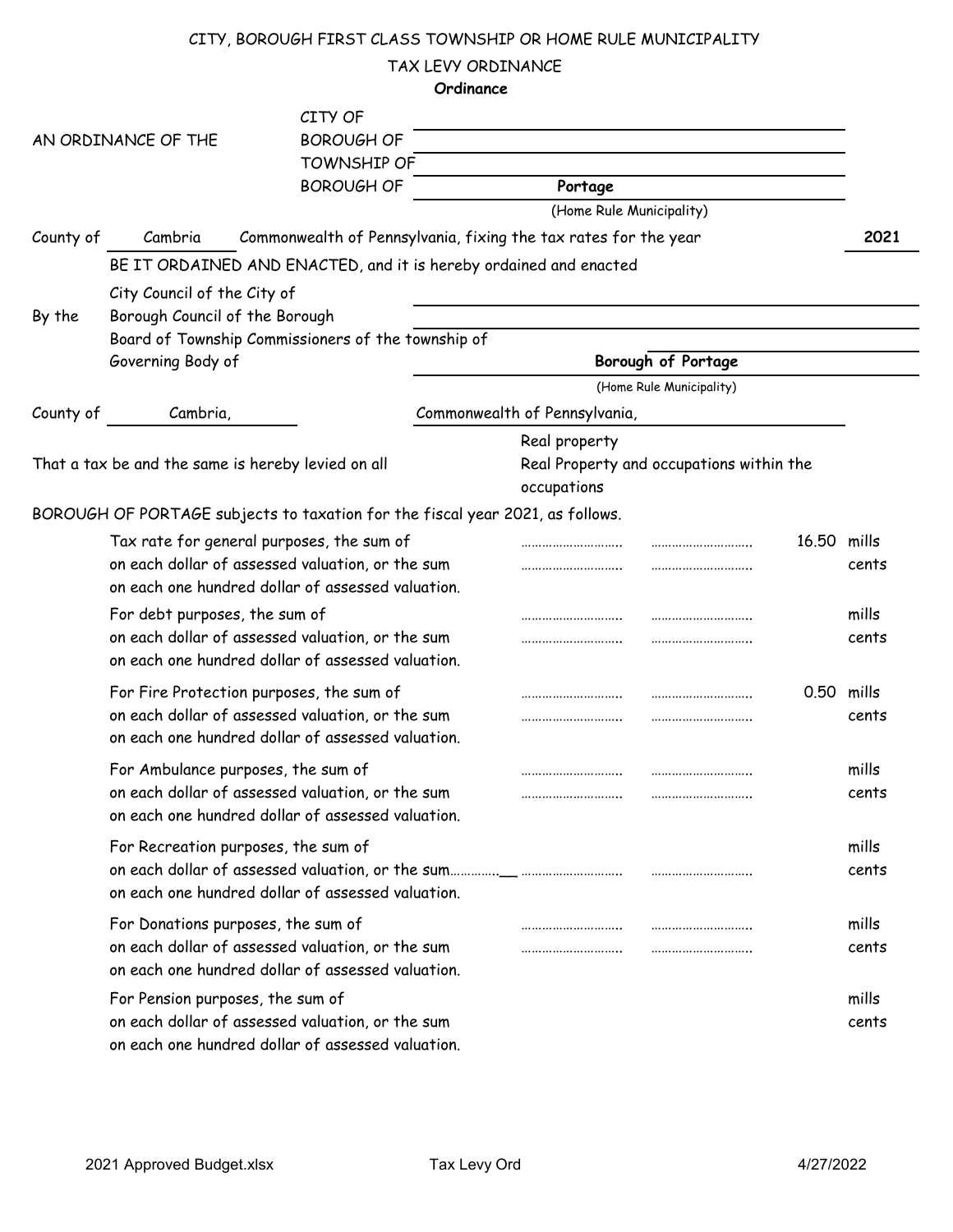#### The same being summarized in tabular form as follows:

|                                                                                             |                                                                                                                                                                             |                                               | Mills on Each<br>Dollar of<br>Assessed<br>Valuation                                                                      |                                                      | Cents on Each<br>One Hundred<br>Dollars of<br>Assessed<br>Valuation |
|---------------------------------------------------------------------------------------------|-----------------------------------------------------------------------------------------------------------------------------------------------------------------------------|-----------------------------------------------|--------------------------------------------------------------------------------------------------------------------------|------------------------------------------------------|---------------------------------------------------------------------|
|                                                                                             | Tax Rate for General Purposes<br>Tax Rate for Debt Purposes<br>Tax Rate for Fire Protection Purposes<br>Tax Rate for Ambulance Purposes<br>Tax Rate for Recreation Purposes |                                               |                                                                                                                          | 16.50 Mills<br>Mills<br>0.50 Mills<br>Mills<br>Mills | Cents<br>Cents<br>Cents<br>Cents<br>Cents                           |
|                                                                                             | Tax Rate for Donations Purposes<br>Tax Rate for Pension Purposes                                                                                                            | <b>TOTAL</b>                                  |                                                                                                                          | Mills<br>Mills<br>17.00 Mills                        | Cents<br>cents<br>0<br>Cents                                        |
| hereby repealed insofar as the same affects this ordinance.<br>Adopted this                 | 18 <sup>th</sup>                                                                                                                                                            | day of                                        | December                                                                                                                 | A.D.<br>Presiding Officer of the Legislative Body    | 2020                                                                |
|                                                                                             |                                                                                                                                                                             |                                               | Tentative Figures for year 2021<br>Cambria County 2021 Assessed Valuation Summary<br>From Taxable totals line of summary |                                                      |                                                                     |
| Ward 1<br>8,623,610<br>Ward 2<br>5,744,820<br>Total                                         | 14,368,430 Value of 1 mill                                                                                                                                                  |                                               | Total Millage-2021<br>\$14,368.43                                                                                        | 16.5                                                 |                                                                     |
| Value of the mill                                                                           |                                                                                                                                                                             | 14,368.43                                     | Fire 0.5 mill                                                                                                            | 0.5<br>7,184.22                                      |                                                                     |
| <b>Total Millage</b><br>Real Estate Tax<br>Less Uncollectable<br>New Real Estate Tax Figure | 7.50%                                                                                                                                                                       | 16.5<br>237,079.10<br>17,780.93<br>219,298.16 | Uncollectable<br>New Fire Tax                                                                                            | 538.82<br>6,645.40                                   |                                                                     |

Per Capita